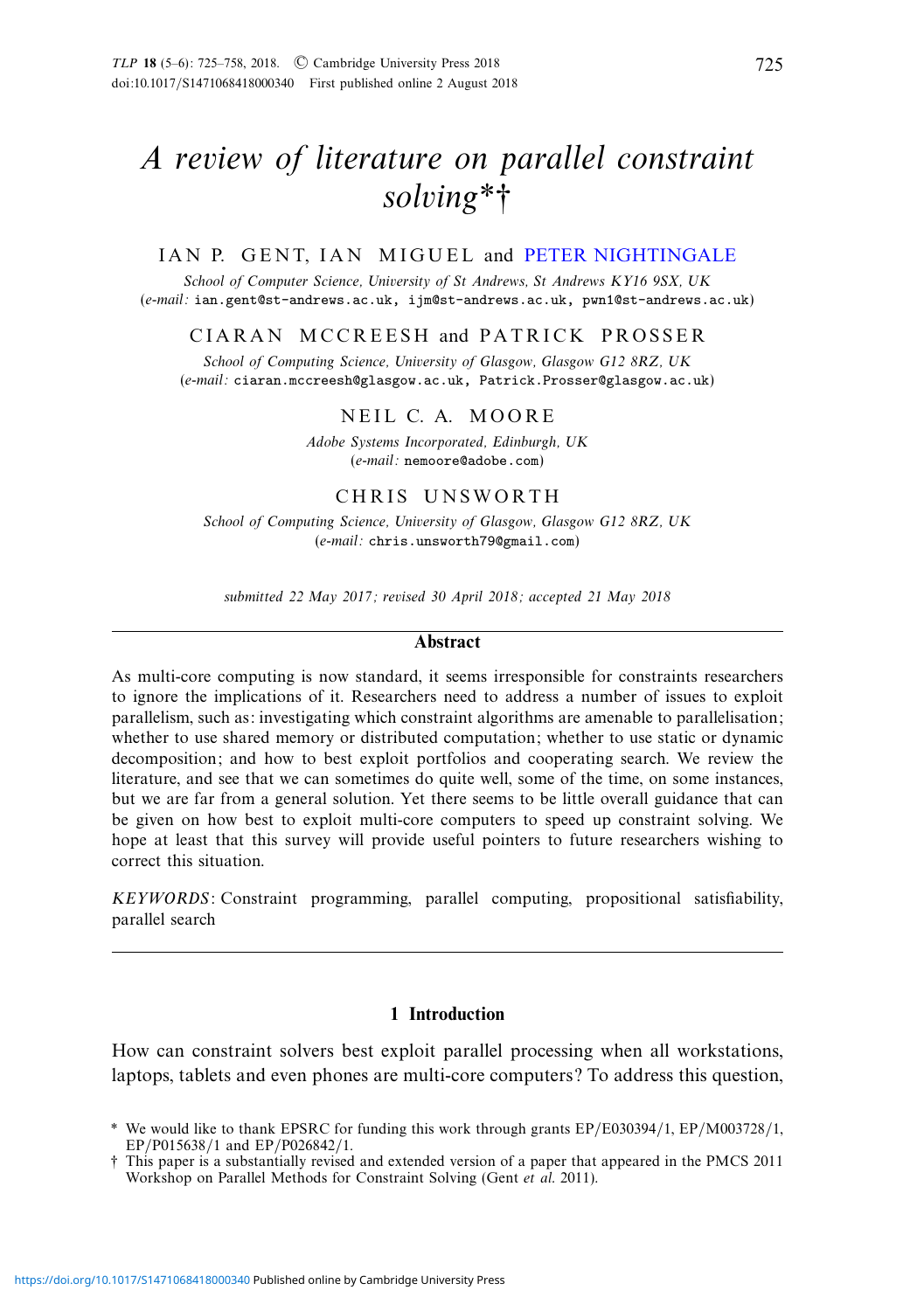we review the literature on exploiting parallel processing in constraint solving. We start by looking at the justification for the multi-core architecture, the direction it is most likely to take and limiting factors on performance. We then review recent literature on parallel constraint programming and SAT (Boolean satisfiability) solving. We have organised the survey into four categories as follows:

- Parallel consistency and propagation (Section 3), where constraint propagation algorithms are parallelised.
- Multi-agent search (Section 4), where multiple agents attempt to solve the problem in parallel while sharing useful information.
- Parallelising the search process (Section 5), in which the search process is split among multiple workers in some way.
- Portfolios (Section 6), where a set of diverse solvers are selected to run in parallel until one of them solves the problem.

Our survey is focused on approaches to parallelism developed in the constraint programming and SAT communities. A number of surveys of related areas have previously appeared, whose contributions we gratefully acknowledge and cite below where they overlap with our concerns. These include surveys of parallel solving in SAT (Singer 2006; Hölldobler *et al.* 2011; Martins *et al.* 2012), Distributed Constraint Satisfaction (Yokoo and Hirayama 2000; Faltings 2006), algorithm selection and portfolios (Kotthoff 2014), Concurrent Constraint Programming (Frühwirth et al. 2006), and a proposal of seven challenges for future research in parallel SAT (Hamadi and Wintersteiger 2013).

Other surveys address closely related problems amenable to parallelisation, but fall outside the scope of this paper's focus on constraint solving. For example, mixed integer linear programming is a powerful technique from the operations research community for solving discrete optimisation problems: Ralphs et al. (2017) have written an excellent survey of parallel mixed integer linear programming solving.

## **2 The hardware: multi-core, GPU (Graphics processing unit) and Amdahl's law**

Written in 2006, Intel's White Paper (Held *et al.* 2006) starts by saying '... two cores are here now, and quad cores are right around the corner'. Now, 16 and 32 core machines are commonly available. But why go multi-core? In the past performance improvements could be taken for granted as clock speeds increased (from 5 MHz in 1978 to more than 4 GHz in 2018), component size decreased and chip density increased. Three reasons are given for the shift to multi-core. First, although component size continues to fall, power-thermal issues limit performance, so we can no longer simply increase clock speeds. Second, power consumption: individual cores can be tuned for different usages (e.g. dedicating hardware resources to specific functions), and when not in use cores can be powered down. And third, rapid design cycles: hardware designs can be reused across generations.

What are the major challenges? Intel put top of their list 'programmability', that the platform must address new and existing programming models. And then 'adaptability', such that the platform can be dynamically reconfigured to conserve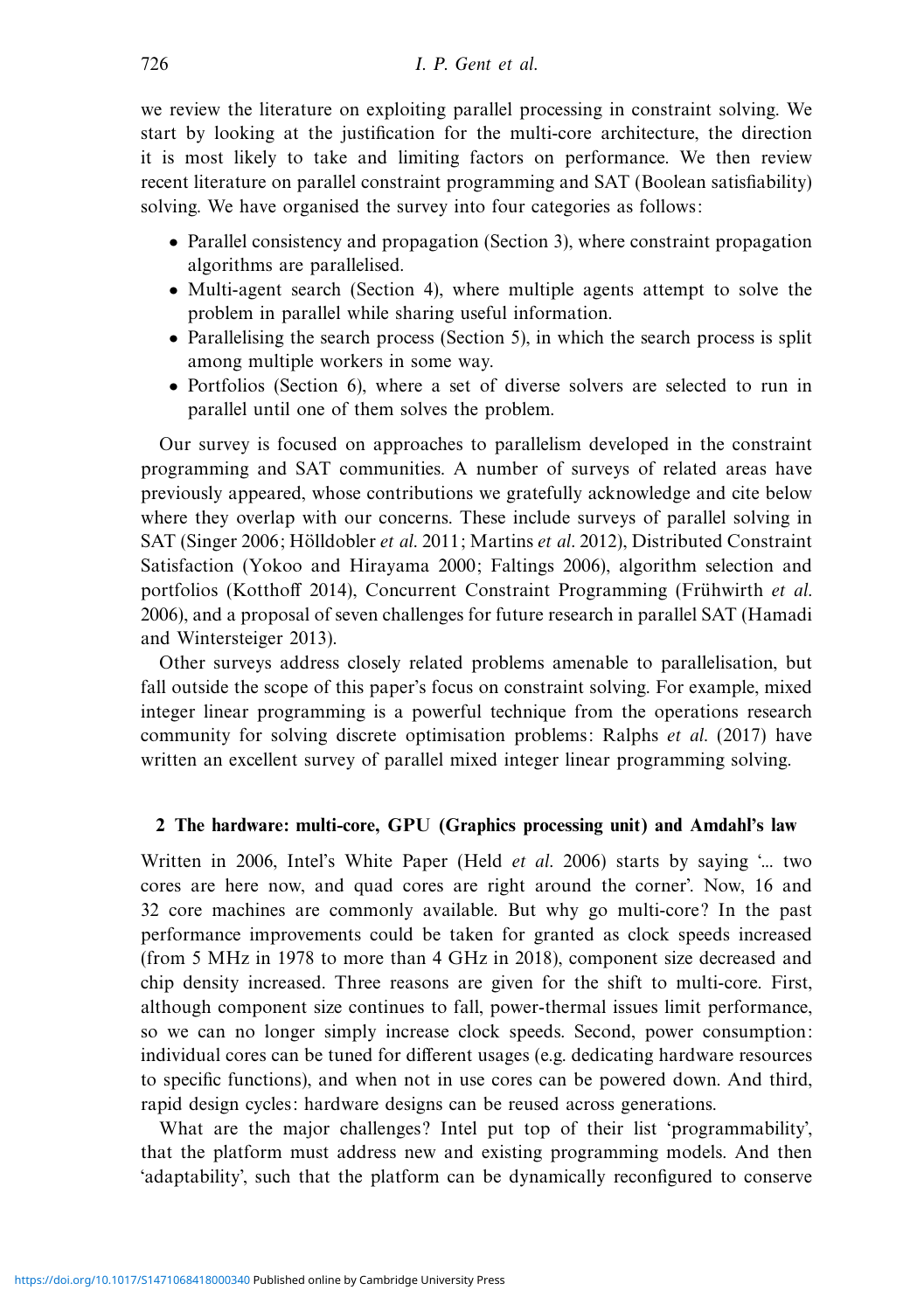power. Of course 'reliability', 'trust' and 'scalability' are also important, as we increase cores we cannot compromise the correctness of the hardware.

Intel considers development of multi-core software to be amongst the greatest challenges for tera-scale computing, specifically with regard to ensuring that 'there are compelling applications and workloads that exploit the massive compute density' and that 'multi-processing adds a time dimension that is extremely difficult for software developers to cope with'. They give a further justification for the multi-core architecture: '... why tomorrow's applications need so many threads. The answer is that those advanced, intelligent applications require supercomputing capabilities, and the accompanying parallelism that allows those applications to proceed in real-time. ... it requires an equally massive shift in hardware and software'.

Intel's tera-scale computing vision is to aim for hundreds of cores on a chip, giving the capability of performing trillions of calculations per second on trillions of bytes of data with a stated goal  $\ldots$  a  $10\times$  improvement in performance per watt over the next 10 years' (Held et al. 2006). How close are we to that goal? In 2006, two core machines existed. At the time of writing in 2017, Intel are selling server chips with 24 physical cores (48 threads with hyperthreading) running at 2.40 GHz. Their Teraflops Research Chip (Polaris) contains 80 cores.

But there is a shadow cast over this optimism: Amdahl's law predicts the maximum speedup that can be expected from a system as we increase the number of processors. The law assumes that a program is composed of a parallel part *P* and a sequential part *S*, such that  $P + S = 1$ . The expected speed up is then  $1/(S + P/N)$ , where *N* is the number of processors. As *N* tends to infinity Amdahl's law predicts that maximum speedup will be  $1/S$ , as the original  $P/N$  term tends to zero. As an example if we had  $P = 0.99$ , so 99% of our problem can parallelised, 64 processors would run our program 39 times faster. For 128 processors the speedup is 56 times, for 1,024 processors it is 91. As the number of processors continues to increase the speedup tends to 100. If  $P = 0.9$  the law predicts a maximum speed up of 10, and if half only our program can be parallelised,  $P = 0.5$  and maximum speed up is 2, regardless of the number of processors available. It was this argument, in the late 1960's, that encouraged hardware development away from multi-processor and towards faster processors.

In the late 1980's Gustafson (1988) argued that Amdahl's law is overly pessimistic, as it assumes that as we increase the available parallel processors we continue to keep the workload fixed and hope for reduced runtime. That is, it is a 'fixed-size speedup' model and assumes *N* and *P* are independent; multi-processing is only used to improve response time. Gustafson assumes that problem size also scales with the number of processors, i.e. as we get more processors we increase the problem size and that run time, not problem size, is a constant. Gustafson observed that the parallel or vector parts of a program scales with problem size and the serial part does not (it diminishes proportionally). Consequently as we get more processors the workload grows and *P* increases resulting in an increase in speedup. This is the 'fixed-time speedup' model and an example is weather forecasting, where we use multi-processors to increase the quality of our results (the weather prediction) in a fixed amount of time (before the evening news). Perhaps this model is more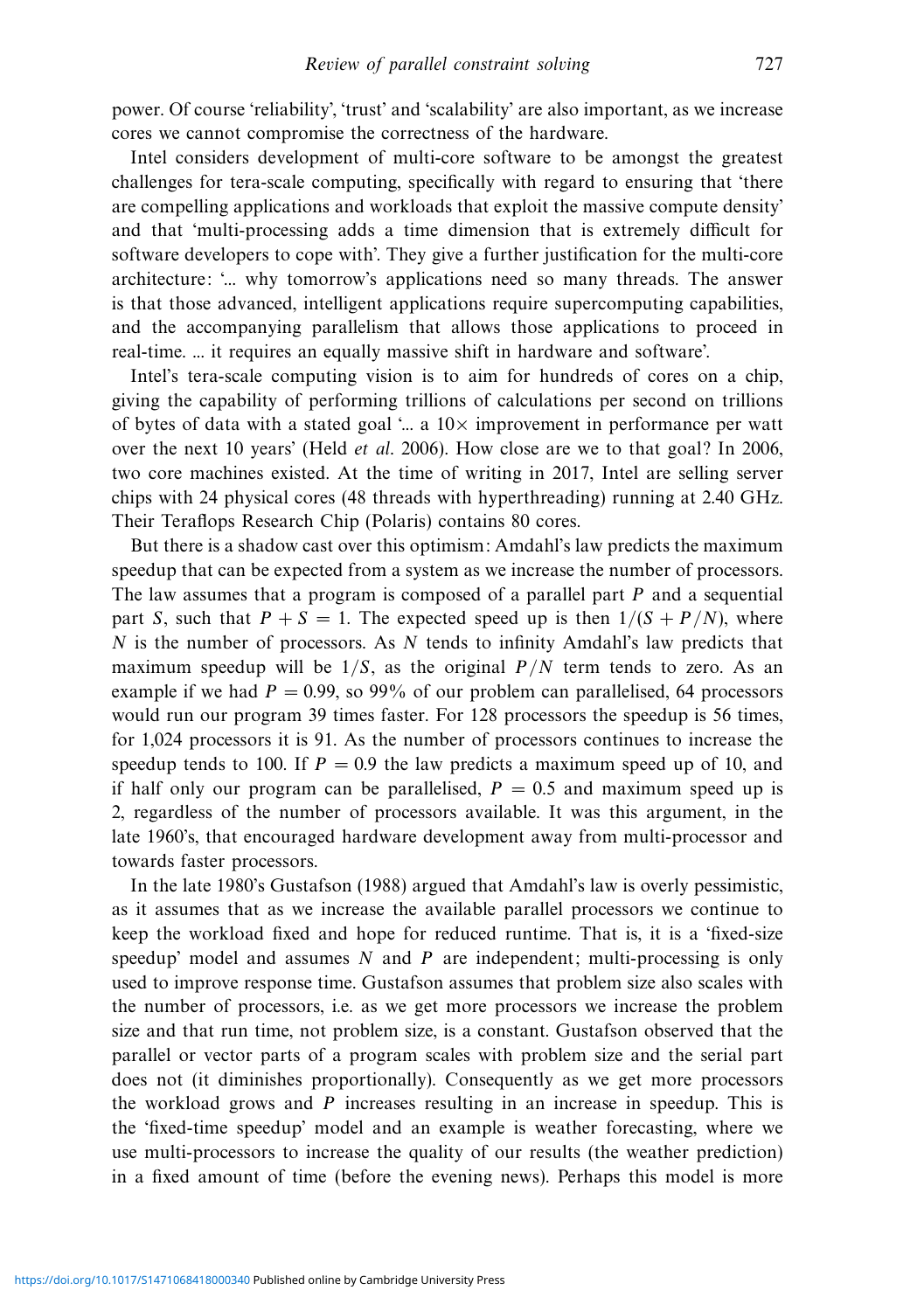appropriate for parallel constraint solving where we are always striving to solve larger and harder instances.

The constraints community has a long history of engaging with the challenges involved in concurrent and parallel programming. Concurrent Constraint Logic Programming was developed in the 1980s (Maher 1987; Furukawa and Ueda 1988) followed by, outside the context of logic programming, Concurrent Constraint Programming (Saraswat and Rinard 1990; Henz et al. 1993; Frühwirth et al. 2006). This led to incorporation of constraint reasoning into multi-paradigm languages such as Mozart (Van Roy and Haridi 1999). However, ongoing developments in efficient constraint solving have meant that constraint techniques now seem less suitable for integration into the heart of languages like Mozart. As a result, constraints are no longer available in the first release of Mozart 2: It is planned to retain constraint solving in Mozart via linkage to the constraints library Gecode (Gecode Team 2006).

One current area of great interest is solving on GPUs. Almost all modern desktops and laptops provide a powerful GPU, and there are several popular methods of utilising GPUs, including  $\text{CUDA}^1$  and  $\text{OpenCL}^2$ . Using GPUs has led to orders of magnitude improvement on many important problems, including *k* nearest neighbour (Garcia et al. 2008), MaxSAT (Munawar et al. 2009), SAT (Manolios and Zhang 2006; Dal Palu` et al. 2015) and constraint-based local search (Arbelaez and Codognet 2014). One common thread in these papers is that applying a GPU provides the greatest improvements on problems which can be solved by massively parallel simple calculations. GPUs are not a silver bullet, and direct ports of existing algorithms to a GPU architecture often perform poorly.

#### **3 Parallel consistency and propagation**

Kasif (1990) showed that the problem of establishing arc-consistency (AC) is Pcomplete, i.e. the problem is not inherently parallelisable under the usual complexity assumptions. This is done by giving log-space reductions of AC to Horn-clause satisfaction and vice versa. A major open problem in complexity theory is whether NC=P, where NC is 'Nick's Class', the class of problems that can be solved in polylog time using polynomially many processors. Kasif therefore showed that in the worst case we cannot establish AC exponentially faster with a polynomial number of processors, unless  $NC=$  P. This is no surprise, as we have to do a chain of deductions in AC, where each depends on (some subset of) the preceding ones. We can read this result as being fatal to the enterprise of parallel consistency, but then, it is not fatal to solving constraint problems that they are NP-complete! So, we have to take P-completeness into account rather than regard it as fatal.

While the general case of AC is P-complete, researchers have found special cases of problems that are in NC. While solving CSPs whose constraint graph is acyclic was known to be in P (Freuder 1982), Zhang and Mackworth showed that it was

 $^1$ http://www.nvidia.com/object/cuda\_home\_new.html  $^2$  https://www.khronos.org/opencl/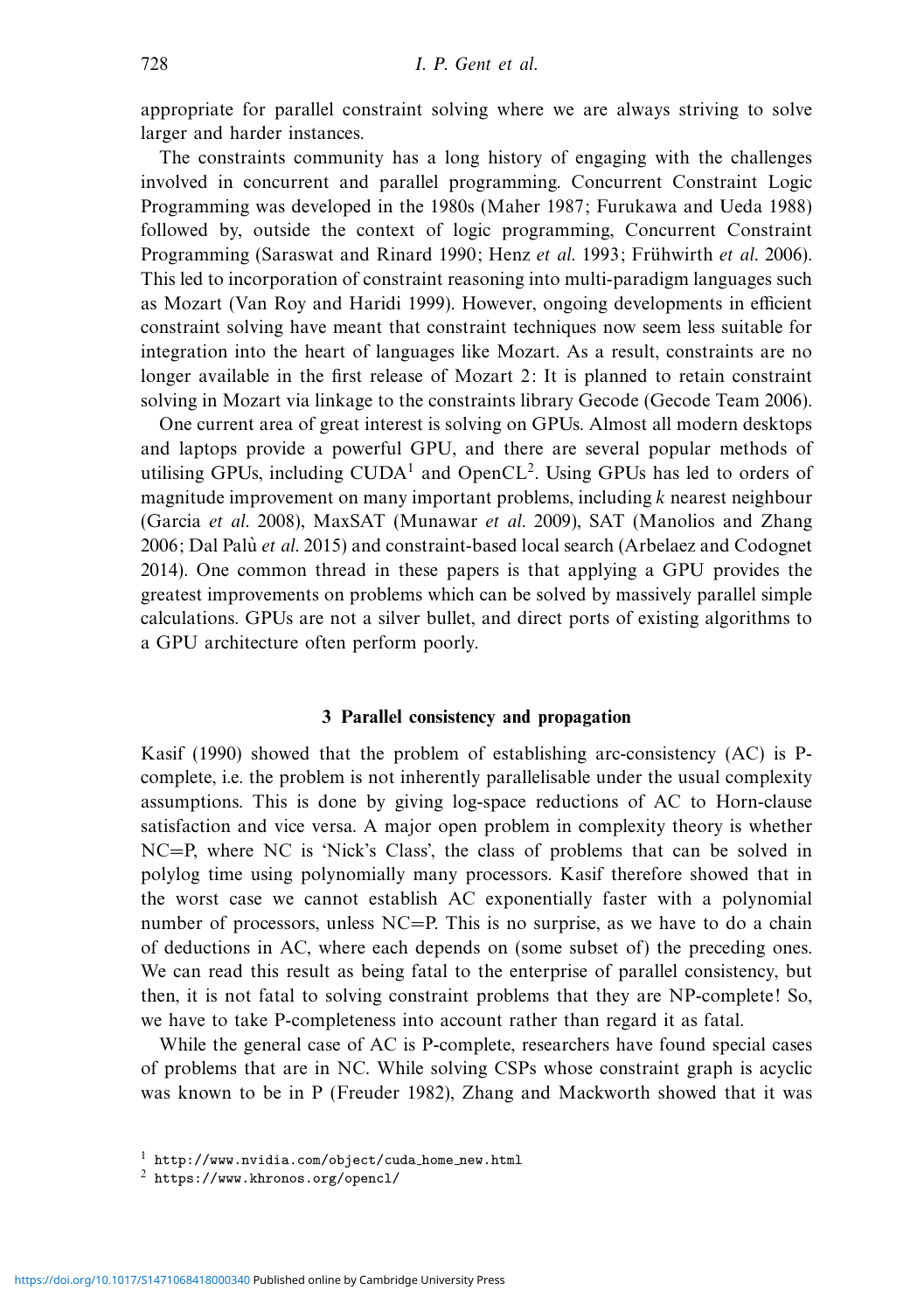also in NC for constraints of arbitrary arity (Zhang and Mackworth 1991). Kasif and Delcher analysed a wider range of restrictions on the constraint graph (Kasif and Delcher 1994), while for arbitrary constraint graphs Kirousis gave a restriction on constraint relations being used which also leads to membership of NC (Kirousis 1993).

#### *3.1 Parallel arc-consistency*

There has been a steady stream of work on distributed consistency algorithms. One of the justifications of this is that the problem itself may be distributed geographically or due to organisational structures, as in Prosser et al. (1992) and discussed further in Section 4.2. The other justification is speed, which we discuss here. Here, the P-completeness of AC need not be fatal: it does not exclude the possibility of obtaining useful speedup from parallel processing.

For binary constraints, Kasif and Delcher showed that if a problem has *n* variables with domain size *K*, then AC can be solved in  $O(nK)$  time using  $O(nK)$  processors, as long as the constraint graph contains  $O(n^2)$  constraints (Kasif and Delcher 1994). Nguyen and Deville presented a distributed AC-4 algorithm DisAC-4 (Nguyen and Deville 1995; Nguyen and Deville 1998). The algorithm is based on message passing. The variables are partitioned among the workers, and each worker essentially maintains the AC4 data structures for its set of variables. When a worker deduces a domain deletion, this is broadcast to all other workers. Each worker maintains a list of domain deletions to process (some generated locally and others received from another worker). The worker reaches a fixpoint itself before broadcasting any domain deletions, and waiting for new messages from other workers. The whole system reaches a fixpoint when every worker has processed every domain deletion. It may be a difficult problem to partition the variables such that the work is evenly distributed. The experimental results are mixed, with some experiments showing close to linear speedup, while others show only 1.5 times speedup with 8 processors. A similar approach led to algorithms DisAC-3 and DisAC-6 based on their sequential counterparts AC-3 and AC-6 (Baudot and Deville 1997). Hamadi (2002) presented an optimal distributed AC algorithm, DisAC-9, optimal with respect to message passing whilst outperforming the fastest centralised algorithms.

#### *3.2 Parallel propagation of non-binary constraints*

Ruiz-Andino et al. (1998) presented a distributed propagation algorithm for *n*ary functional constraints. These constraints are represented as indexicals, where each variable in the scope of the constraint has a functional expression defining its domain. For example, given the constraint  $x_1 = x_2 + 4$ , the indexical for  $x_1$ is  $x_1 \in \{\min(v_2)+4...\max(v_2)+4\}$ . The CSP is split into *n* subsets such that each constraint appears in exactly one subset. If a variable is associated with constraints in more than one set then that variable is duplicated. Each subset is propagated sequentially by its own processor and any domain reductions of variables shared between processors is communicated between processors. The experiments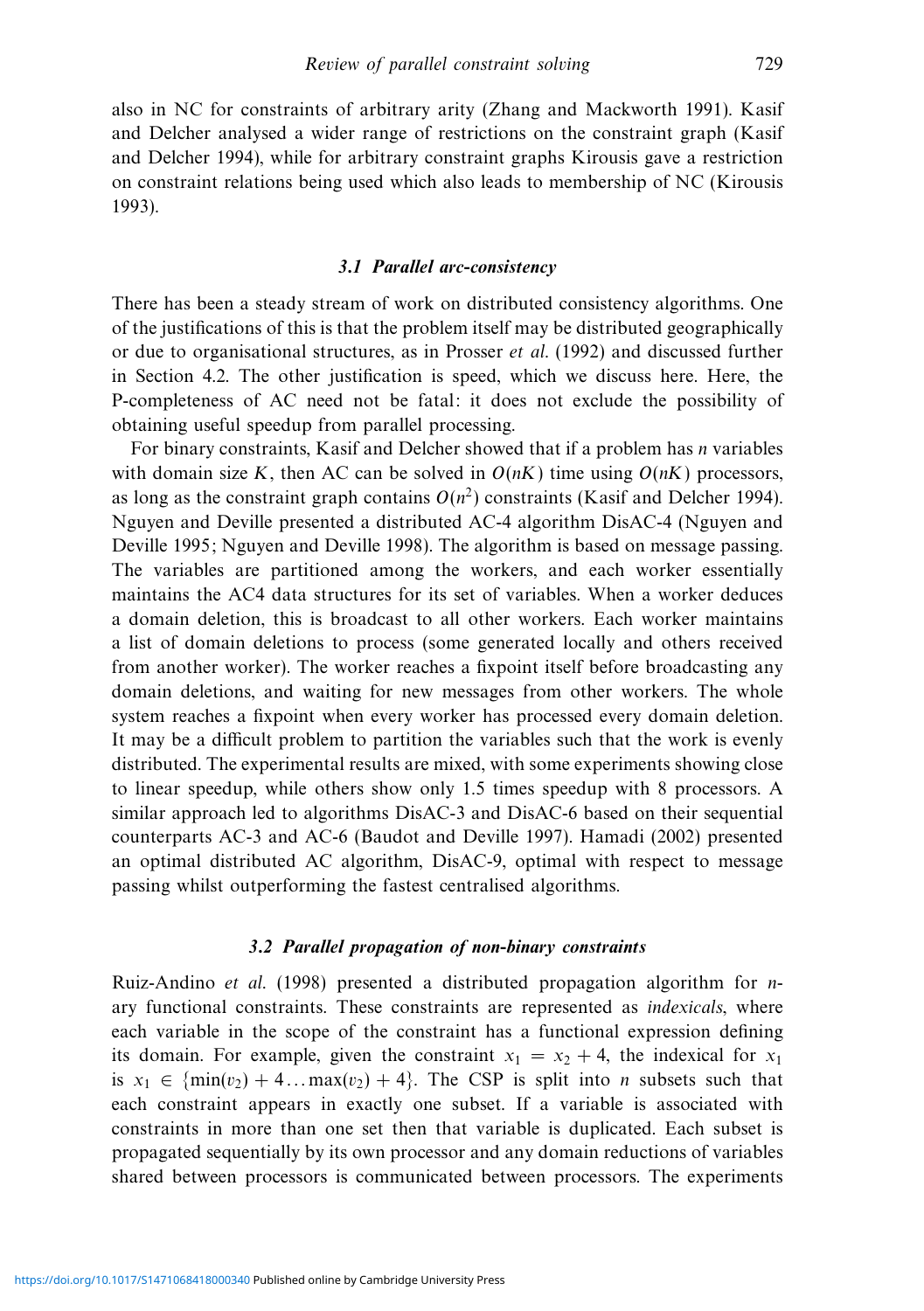presented show the relative performance gains by increasing the number of cores they make available to their algorithm. First consistency is established, then a variable assignment is made and consistency is re-established. This is repeated until a solution is found or a variable domain is wiped-out. The performance of this technique is highly dependent on the quality of the distribution of the CSP, which is a difficult problem in itself. The conflicting optimisation criteria for quality of a constraint distribution are minimising the network traffic whilst maximising the distribution of the propagation frontier. It appears that this technique will not handle high arity constraints well due to increased communication cost.

Parallel propagation has been proposed for numerical problems, where the variable domains are infinite. Domains are represented as an interval using two floating-point numbers, and the objective of propagation is to narrow the intervals. Although numerical constraint satisfaction is not the focus of this survey, we would like to mention one paper. Granvilliers and Hains (2000) proposed a parallel propagation algorithm for non-linear constraints. This was evaluated on a Cray multi-processor. The gain from using 64 processors (compared to 1 processor) varies from almost nothing to about 6 times, depending on the problem instance.

Rolf and Kuchcinski (2010) parallelise both search and consistency (we discuss parallelisation of search in Section 5). They take a different approach to parallelising consistency, by splitting the set of constraints to be propagated among threads, rather than parallelising the work of a single constraint. They begin with an example demonstrating that a simple search parallelism scheme is at the mercy of the location of the solution(s) in the search tree. If they are all going to be found by the first thread anyway, the others are just adding overhead. They introduce some terminology: parallel search, a type of OR parallelism, and therefore data parallelism; and parallel consistency, a type of AND parallelism, and therefore task parallelism. They claim that, for many models, solvers spend an order of magnitude more time enforcing consistency than they do searching, in which case data parallelism is less suitable. Another flaw is that data parallelism naturally puts more stress on the memory bus (Sun and Chen 2010). In their approach to parallel consistency, they require synchronisation of pruning, but do not share data during pruning to avoid upsetting the internal data structures of global constraints. Rather than fixing which threads deal with which constraints, at each node each consistency thread takes a set of constraints to propagate from the queue. When all constraints in the queue have been processed, updates are actually committed. The process can stop early if one of the threads detects inconsistency. When combining both parallel search and consistency, each search thread gets an associated set of consistency threads. An alternative architecture is briefly discussed in which all threads take from a shared work pool, but the authors claim that scheduling uptake from this pool could be prohibitively complex. Experiments are on Sudoku and *n*-Queens using up to 64 threads on 8 cores. The gains are modest. They identify three problems: inefficiencies in parallel consistency caused by not sharing data, the synchronisation of pruning described and third the memory bus.

Campeotto et al. (2014a,b) investigated parallel propagation using a GPU architecture and the NVIDIA CUDA programming model. Each constraint is assigned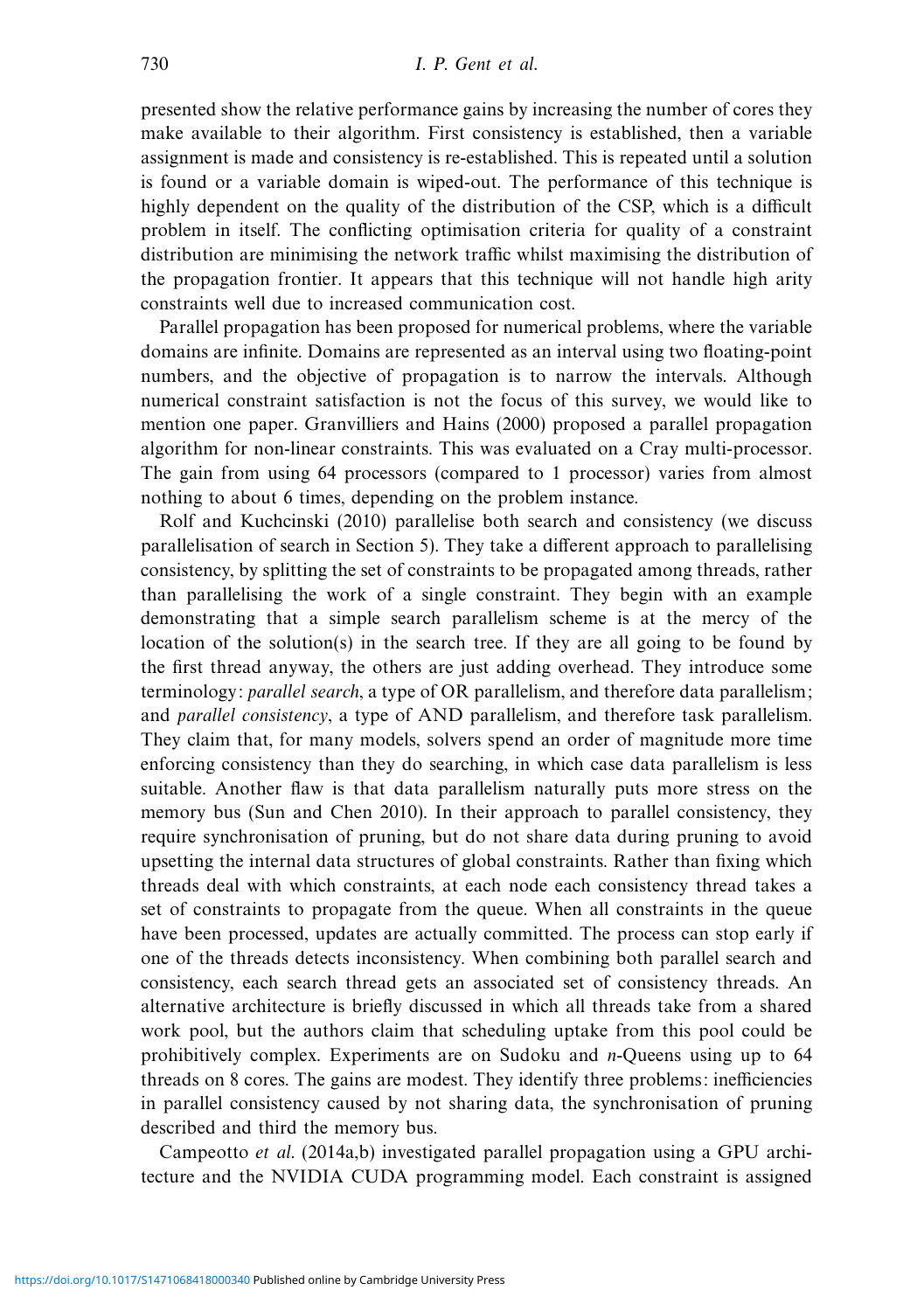its own block of threads on the GPU, and some propagators are further parallelised by filtering each variable in a separate thread. Also, the constraints may be divided between the host CPU (Central processing unit) and the GPU to add another level of parallelism. The work focuses on efficient propagation of the inverse constraint and the positive table constraint. Modest speedups are reported when using the GPU (compared to the host CPU alone), with the highest being 6.6 times.

### *3.3 Parallel unit propagation in SAT*

Conflict-driven clause learning (CDCL) SAT solvers are the most successful class of SAT solvers for structured instances, and efficient unit propagation is central to their success. Dal Palu` et al. (2015) proposed a parallel unit propagation algorithm implemented on a GPU architecture, demonstrating approximately one order of magnitude speed-up compared to the host CPU. However, they used an exotic unit propagation algorithm without watched literals. They also implemented a version with watched literals but noted that the speedup compared to the sequential version was negligible. It is not clear whether their techniques could be applied to a modern SAT solver with watched literal unit propagation.

Manthey (2011b) proposed a method to parallelise unit propagation using a multicore shared memory architecture. One thread drives the CDCL search and performs all operations except unit propagation sequentially. Other threads are only active when the solver is performing unit propagation. The set of clauses is partitioned among the threads. Each thread propagates its own clauses and records any implied literals in its own queue. Then, a thread checks all other threads for new implied literals in a way that is lock- and wait-free, and copies them into its own queue for processing. He reported a speedup of 1.57 times using two threads, and found that the approach does not scale beyond two threads. The method has been slightly refined in a later work by the same author (Manthey 2011a).

#### *3.4 Parallel update in local search*

Local search methods such as constraint-based local search (Van Hentenryck and Michel 2009) start with a complete assignment that may violate some of the constraints. At each step, a change is made to the assignment with the goal of converging on a satisfying assignment (optionally optimising some criteria). For parallel implementation of local search, Verhoeven and Aarts (1995) introduced the notion of 'multi-walk' and 'single-walk'. A multi-walk search uses parallelisation to explore multiple parts of the search space at the same time, with parallel independent or loosely interacting local search processes. A single-walk search is an inherently sequential search, but the calculation of neighbourhoods and/or update of search state may be performed in parallel. Most work on parallel local search has focused on multi-walk parallelisation as described in Section 5.2.

An example of parallel state update in local search is GENET, a neural network local search method for CSPs (Wang and Tsang 1991; Davenport et al. 1994). The convergence cycle in GENET involves each node updating in parallel (Davenport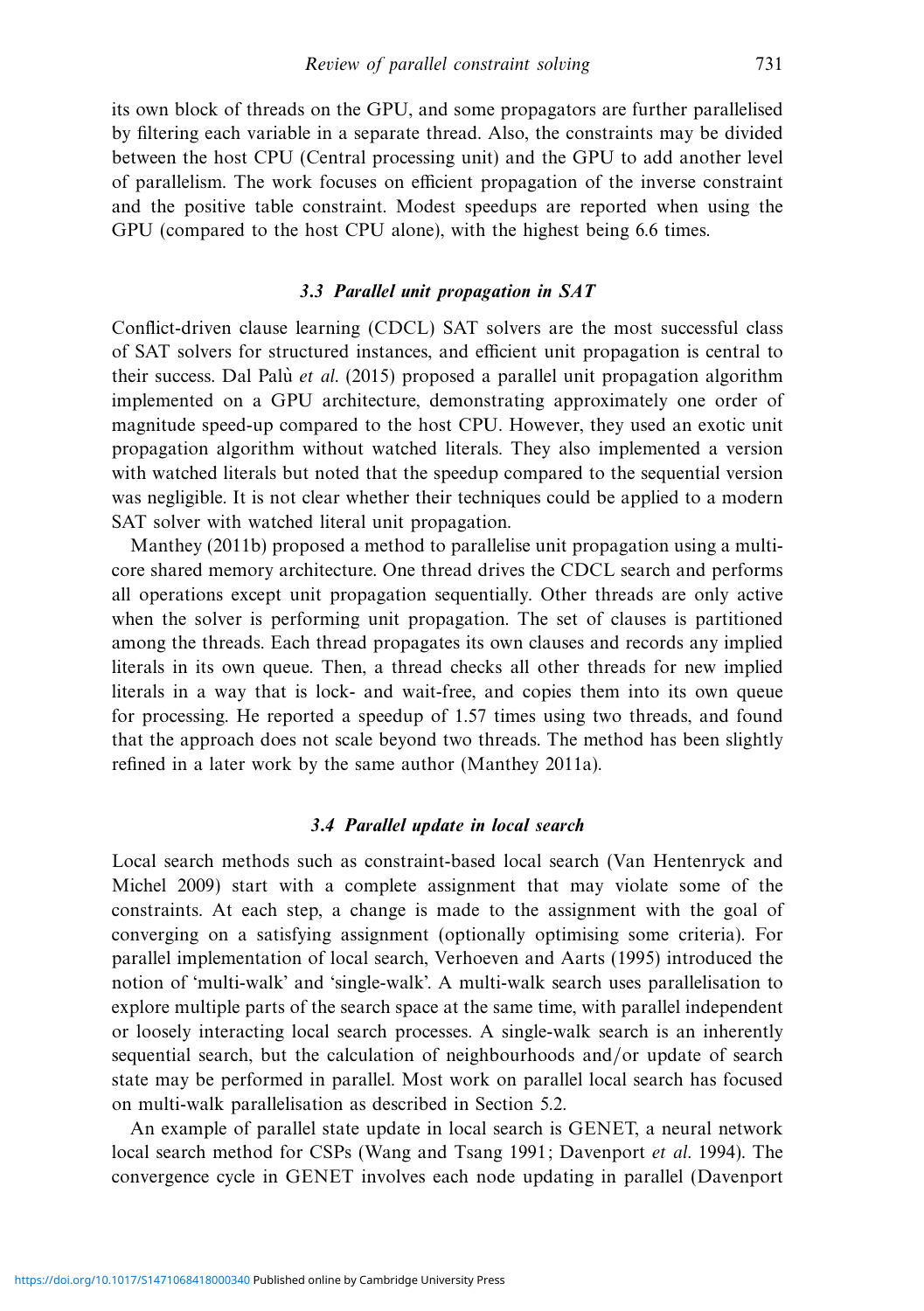et al. 1994). GENET was designed to be implemented on VLSI hardware (Wang and Tsang 1992). Negative results on parallelising update within the Adaptive Search method were reported in the Partitioned Global Address Space model (Munera et al. 2014).

Single-walk and multi-walk approaches can be combined, i.e. a multi-walk search can be implemented, in which individual search is itself parallelised. The use of GPUs is attractive in this case, given the cost effectiveness per thread, and also the fact that the thread architecture of GPUs matches well with the architecture of local search (Arbelaez and Codognet 2014). Constraint-based local search has been implemented using a GPU for the number partitioning, magic squares and Costas array problems, obtaining promising results (Arbelaez and Codognet 2014). Speedups of up to 17 times were obtained for the first two problem classes, with a much lesser speedup for the Costas array problem since the neighbourhoods were so small that a pure multi-walk approach was used.

Large neighbourhood search (LNS) is a powerful local search technique for constraint optimisation problems. Given a complete assignment that satisfies all constraints, conventional LNS attempts to improve its objective value by relaxing (unassigning) a subset of the variables (called a neighbourhood) and searching for an improved assignment within that neighbourhood. Campeotto et al. (2014) parallelise LNS on a GPU architecture, first by exploring multiple neighbourhoods in parallel and second by parallelising the search within each neighbourhood. Promising results are presented where the GPU LNS algorithm is compared to a CPU implementation of the same, and compared to a conventional LNS implementation in a CP solver.

#### *3.5 Parallel singleton arc-consistency*

In (Gharbi 2015) a master/worker architecture is proposed where the master performs a backtracking search and workers compute a high level of consistency, one that is not normally considered economical. That is, the master performs a relatively shallow inferencing search (i.e. maintaining generalised AC) while workers perform deep inference (i.e. singleton AC), communicating with each other via a collection of shared stacks. The architecture might be thought of as the workers being deep thinkers capable of interrupting an unencumbered searcher. The empirical study gives inconclusive results, but does point the way to exploiting this architecture with various levels of consistency, not just SAC (Singleton Arc Consistency).

#### **4 Multi-agent search**

In multi-agent search, we have one problem and a collection of cooperating problem solving agents that execute in parallel. The agents may be diverse, and in fact diversity is a desirable property. When multi-agent search is applied to conventional constraint satisfaction problems, each agent has a copy of the whole problem and is capable of solving the problem independently. The agents work on their own copy of the problem and they collaborate in some way.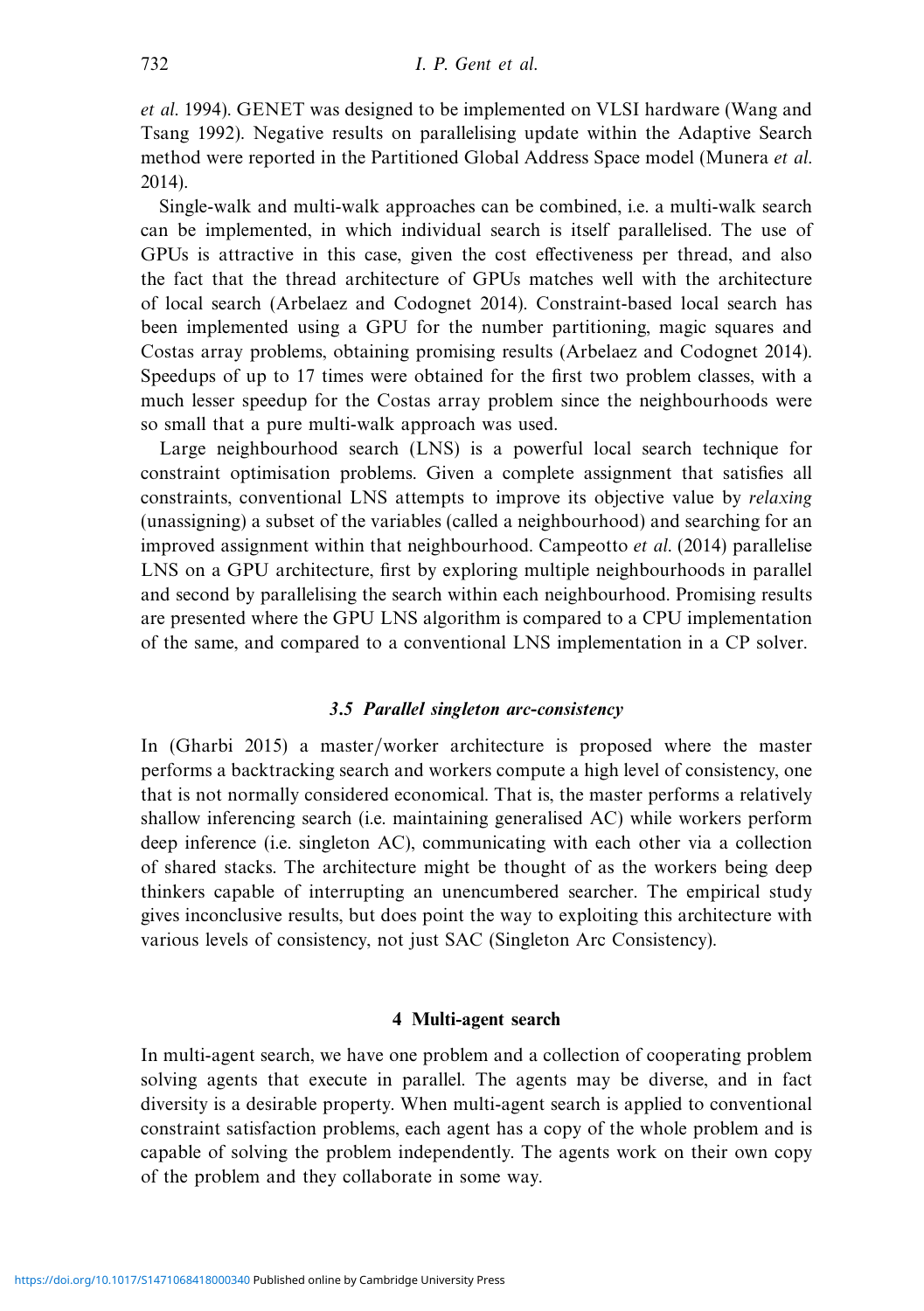Multi-agent search is also applied to the Distributed Constraint Satisfaction Problem (DCSP) where each agent sees only part of the problem, and therefore no single agent can solve the entire problem alone. We give an overview of DCSP solving techniques in Section 4.2.

Assuming we have *n* processors, a speedup of less than *n* is sub-linear, equal to *n* linear, greater than *n* super-linear. Probably the first report of super-linear speedup is due to Rao and Kumar (1988) in parallel depth-first search on the 15-puzzle. They argue that if all solutions are uniformly distributed about the state space then average speedup can be super-linear. The next body of work to report the phenomenon of super-linear speedup was multi-agent search. One of the earliest examples of this is due to Clearwater *et al.* (1991). To demonstrate the power of cooperative problem solving they investigated the time to solve word puzzles, posed as constraint satisfaction problems, using a collection of agents. Each agent could solve the problem independently. Agents wrote hints to a shared blackboard, and agents randomly read hints from the blackboard whilst solving the problem. As the number of agents increases, and the diversity amongst agents increases, a combinatorial implosion occurs with a subsequent super-linear speedup in problem solving. They present as an explanation of this phenomena '... the appearance of a lognormal distribution in the effectiveness of an individual agent's problem solving. The enhanced tail of this distribution guarantees the existence of some agents with superior performance'. The idea of multi-agent search was further explored in the portfolio-based search proposed by Gomes and Selman (2001). A portfolio is a multi-agent search with no communication between the agents. Portfolios are surveyed in Section 6.

### *4.1 Multi-agent search in SAT*

The SAT community has been quick to exploit multi-agent search. An excellent survey of parallel SAT solving by Martins et al. (2012) identifies multi-agent search (named portfolios in their paper) as one of two main approaches to parallelism in SAT, with search-space splitting being the other main approach (covered in Section 5.5). Hölldobler *et al.* (2011) gave a short survey of complete parallel SAT solvers, including multi-agent approaches. An earlier survey is also available (Singer 2006), but is largely superseded by Martins *et al.* (2012). In this section, we survey a small number of the most notable multi-agent SAT solvers, and refer the reader to the earlier surveys (Singer 2006; Hölldobler *et al.* 2011; Martins *et al.* 2012) for more detail.

We focus on CDCL SAT solvers because they have been the most successful on structured SAT instances in recent years. CDCL SAT solvers generate learned clauses that are entailed by the original formula. Sharing these learned clauses is a key opportunity for multi-agent SAT solving.

First, we consider a line of work where a small number of agents communicate intensively through shared memory. ManySAT (Hamadi et al. 2009b) exploits one of the main weaknesses of DPLL (Davis-Putnam-Logemann-Loveland) solvers, namely their sensitivity to parameter tuning, to create a set of diverse SAT solvers. Each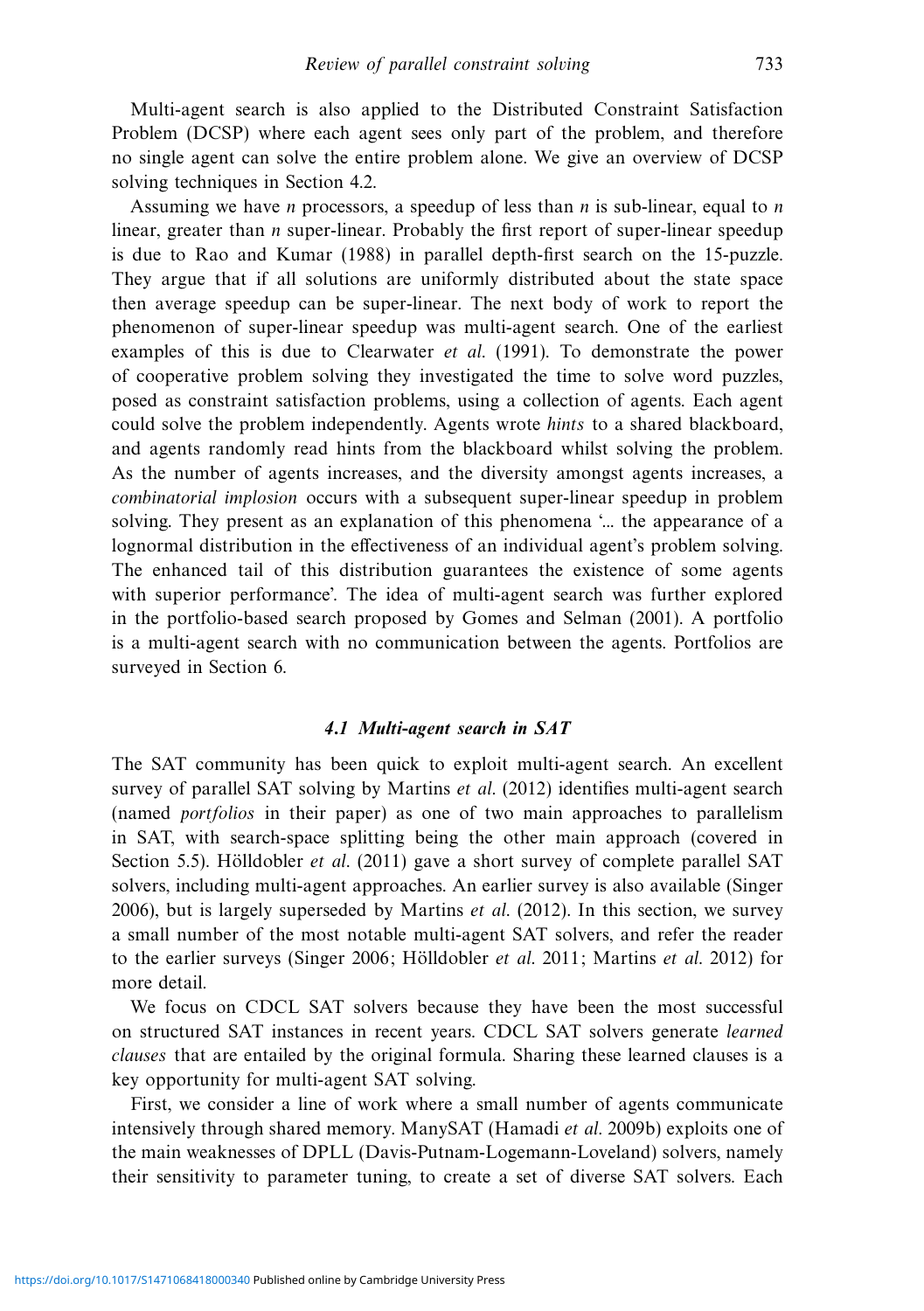SAT solver operates on the entire formula, and with an unrestricted search (i.e. the search space is not divided among the agents). In the original (1.0) version of ManySAT, the SAT solvers share learned clauses of length 8 or less. The length limit is intended to allow the most important learned clauses to be shared while avoiding the overhead of sharing all learned clauses. ManySAT has four agents, each with a hand-crafted set of parameter values.

In the improved ManySAT 1.1 (Hamadi et al. 2009a) each pair of agents has a dynamically adjusted length limit. The limits are adjusted based on the rate that shared clauses are received and also on quality (which is a measure of the relevance of shared clauses to the search process of the solver receiving them). ManySAT 1.5 (Guo et al. 2010) takes a somewhat different approach where two of the agents are masters and the other two are slaves. Each master directs the search of one slave in order to improve the quality of learned clauses transmitted from the slave to the master. In essence ManySAT is an invocation of Clearwater, Huberman and Hogg's cooperative problem solving strategy, but rather than share hints agents share nogoods, i.e. facts as to where solutions cannot exist. ManySAT has been successful in SAT competitions, suggesting that intensive clause sharing is an interesting strategy for shared memory systems. ManySAT 1.0 won the parallel track of SAT-Race 2008, while version 1.1 won the parallel track of the SAT 2009 competition. Version 1.5 came second in the parallel track of SAT-Race 2010.

Interleaving search with *inprocessing* (Järvisalo *et al.* 2012) has been shown to extend the reach of sequential CDCL solvers. Inprocessing simplifies the formula by applying a set of rules. An example is identifying two literals that take the same value in all solutions and replacing one literal with the other throughout. Inprocessing typically has a large set of configurations, so it can serve as another source of diversity.

Plingeling is a multi-agent solver that exploits inprocessing. It builds on the highly efficient sequential solver Lingeling (Biere 2010; Järvisalo et al. 2012) by running *n* versions of Lingeling in parallel with different random seeds, different configurations of inprocessing, and a different initial variable and value ordering. In the 2010 version of Plingeling (Biere 2010) only unit clauses (i.e. assignments of SAT variables) are shared between agents. Despite this very simple clause sharing scheme, Plingeling has been highly successful. Plingeling won the SAT-Race 2010 parallel track. Martins et al. (2012) compared Plingeling with all three versions of ManySAT and a number of other (less successful) solvers. The solvers were allowed four parallel threads. Plingeling performed best overall despite having the worst speedup factor (compared to the sequential version of the same solver) of only 1.60. It seems the strength of the underlying solver is more important than parallelism in this case.

Plingeling has continued to improve alongside the sequential solver Lingeling. In 2013, the authors introduced sharing of clauses up to length 40 (Biere 2013). Plingeling continues to do well in competitions: it came second in the parallel track of the SAT 2016 competition, after its sister solver Treengeling (Biere 2013) (which is based on dividing the problem instance).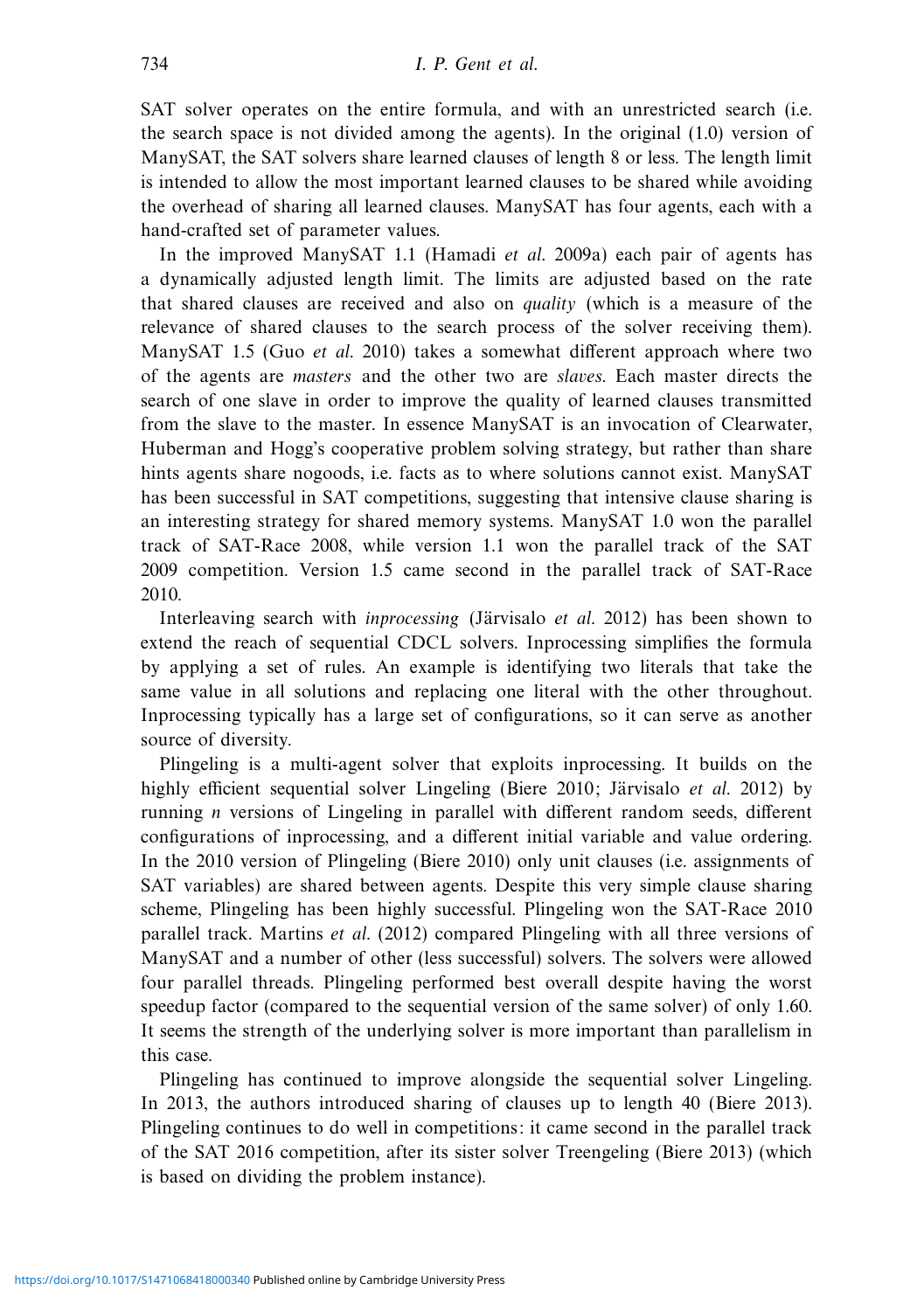All the above approaches rely on shared memory for fast communication between the agents. In contrast, Hyvärinen *et al.* (2009) investigated parallel SAT solving in distributed computing environments without shared memory. They report experiments with up to 96 parallel workers. They proposed Clause Learning Simple Distributed SAT (CL-SDSAT), where the technique is to run multiple independent randomised SAT solvers with no direct communication. Each worker is given a time limit. When a solver times out, it shares some of its learned clauses with the master. The shared clauses from workers are combined centrally, and whenever a new worker is started it is given the current set of shared clauses. Filtering the shared clauses is key to this approach. Hyvärinen *et al.* (2009) propose that the workers should share their shortest clauses, and the central store should select clauses that have been learned independently by the largest number of workers. CL-SDSAT can be instantiated with any sequential SAT solver with minimal changes.

An analysis of the runtime distribution of the randomised workers shows that the technique can perform well simply because some workers will have short runtimes. Also, the clause sharing scheme is shown to reduce the expected runtime of workers. CL-SDSAT is not shown to achieve a linear or super-linear speedup, so it is probably most useful for very hard instances where an answer is required in a short time.

Recent work by Balyo et al. (2015) broadly follows the same approach of diversification and clause sharing. The system is designed for a cluster of computers each of which has multiple cores and shared memory; therefore, communication takes advantage of shared memory when it is available. As in CL-SDSAT, short clauses are preferred for sharing. They report results of experiments on up to 2 048 cores. Mean and median speedups are reported, and in some cases the mean speedup is super-linear; however, the median is sub-linear.

Multi-agent search with sharing of learned clauses has been applied in a learning constraint solver by Ehlers and Stuckey (2016). We discuss their work in Section 5.5.

On a less positive note, a recent study has shown that resolution refutations (i.e. resolution proofs of unsatisfiability) produced by sequential SAT solvers are typically very deep and contain many bottlenecks (depths where the proof contains a small number of clauses) that must be processed sequentially (Katsirelos *et al.* 2013). They conclude that it is impossible to produce such refutations with a high degree of parallelism, limiting the speedup of multi-agent search in SAT. The major assumption is that parallel solvers produce similar resolution refutations to sequential solvers. It is not clear how the findings apply to satisfiable instances, or indeed to parallel search (Section 5.5), where the solver produces resolution refutations in parallel for each fragment of the search space.

Of the seven challenges posed by Hamadi and Wintersteiger (2013), the most relevant here is the challenge to improve estimates of the local quality of incoming (shared) clauses. Many solvers simply prefer short clauses or employ fixed limits on clause length or the value of a heuristic (Biere 2013; Balyo et al. 2015). However, there has been work on measuring the relevance of imported clauses (Audemard et al. 2012), and on managing imported clauses separately to reduce overheads and protect the importing thread from being swamped (Audemard et al. 2012; Audemard and Simon 2014). In our view, the challenge has not been comprehensively addressed.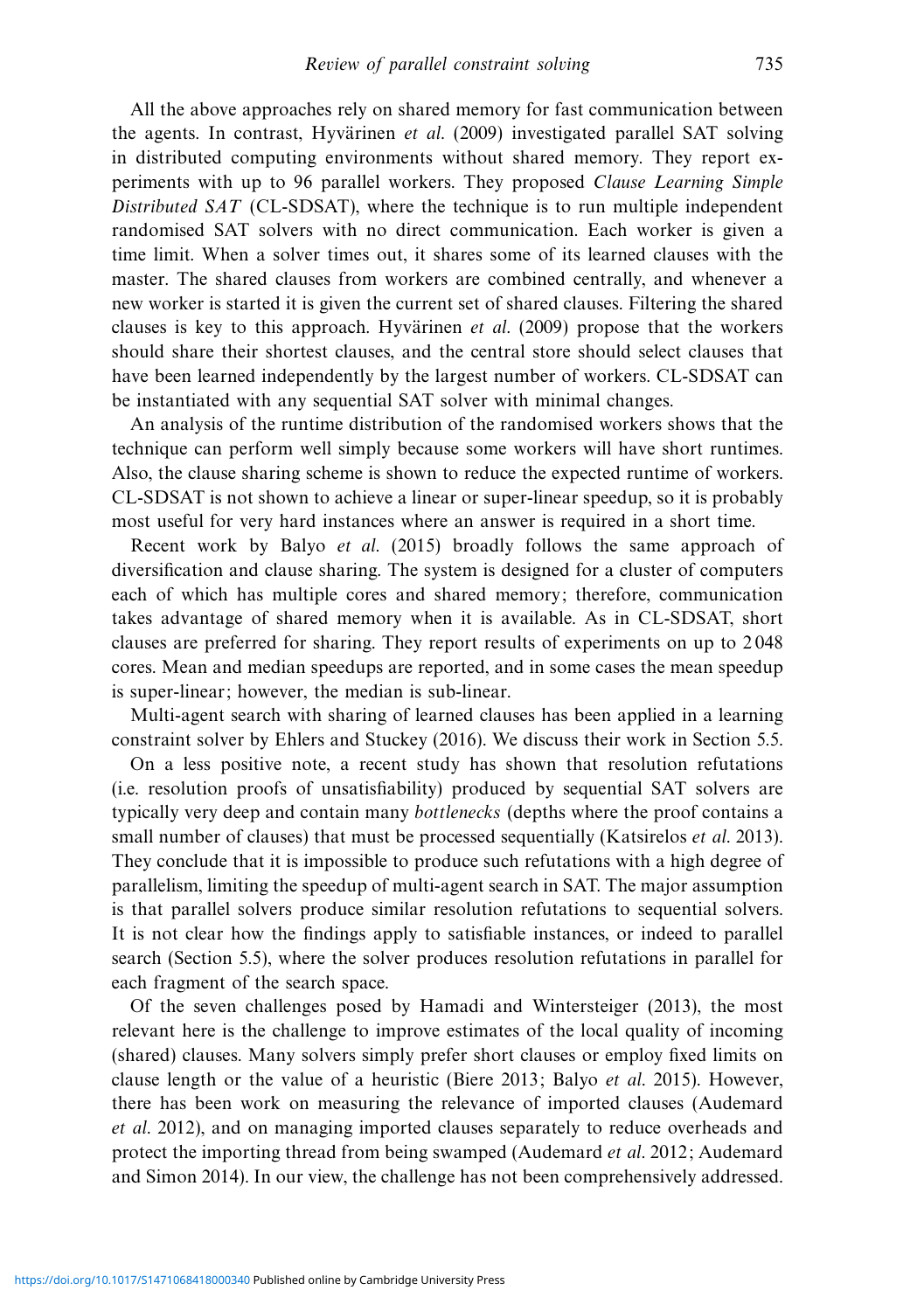To conclude, multi-agent search with shared clauses is a popular and successful approach to parallel SAT. How it compares to other approaches such as search splitting is the topic of on-going research.

## *4.2 Distributed constraint satisfaction and optimisation problems*

The DCSP and its Distributed Constraint Optimisation Problem (DCOP) equivalent is an area of multi-agent systems that has been extensively researched over many years. DCSPs and DCOPs have been solved using asynchronous backtracking techniques (Yokoo et al. 1992), and also by distributed local search techniques (Hirayama and Yokoo 2005; Zhang et al. 2005). Excellent surveys have been written by Yokoo and Hirayama (2000) and by Faltings (2006).

There is a critical distinction between DCSPs and conventional CSPs - called 'centralised' CSPs by Yokoo and Hirayama. In a DCSP, no agent holds the entire CSP: indeed each variable in the CSP is owned by a given agent, and inter-agent constraints exist between variables held by different agents. Some of these constraints may not yet be known by an agent, and become known by message-passing. An example would be allocation of nurses to shifts in a hospital containing several departments: to a large extent each department can allocate its nurses independently, but there will be inter-departmental constraints which may invalidate a schedule proposed by one department. Thus, although DCSP does address parallel constraint solving, the research motivation is different. Yokoo and Hirayama state: 'Of course, even if the research motivations are different, the same algorithm might be useful for both. However, as far as authors know, existing parallel/distributed processing methods for solving CSPs are not suitable for distributed CSPs, since they usually require some global knowledge/control among agents'. This conclusion has not remained universally true, since Hamadi's DisAC-9 algorithm has attracted interest from both points of view (Hamadi 2002). Nevertheless, most research on DCSP and DCOP has focussed on the case of a distributed problem rather than the distributed solution of a centralised problem. The latter is our focus here.

DCSP techniques were used to parallelise the search to a centralised CSP (Salido and Barber 2006). A graph partitioning algorithm was used to divide the original CSP into an appropriate number of subproblems, in this case 10, aiming to minimise the number of variables shared between subproblems. The subproblems were then solved concurrently, with communication between agents to ensure consistency on the shared variables.

We do not attempt to survey the large amount of ongoing research into noncentralised DCSP and DCOPs. Research has continued intensively with a particular focus on the optimisation variant DCOP, such as for example Grinshpoun et al. (2013), Fioretto et al. (2014), Wahbi and Brown (2014), Fioretto et al. (2015), Zivan et al.  $(2015)$ , Netzer et al.  $(2016)$ , Fioretto et al.  $(2016)$  and Sassi et al.  $(2017)$ . Significant systems have been built for reasoning on DCSPs and DCOPS, including FRODO (Léauté et al. 2009) and DisChoco (Wahbi and Brown 2014).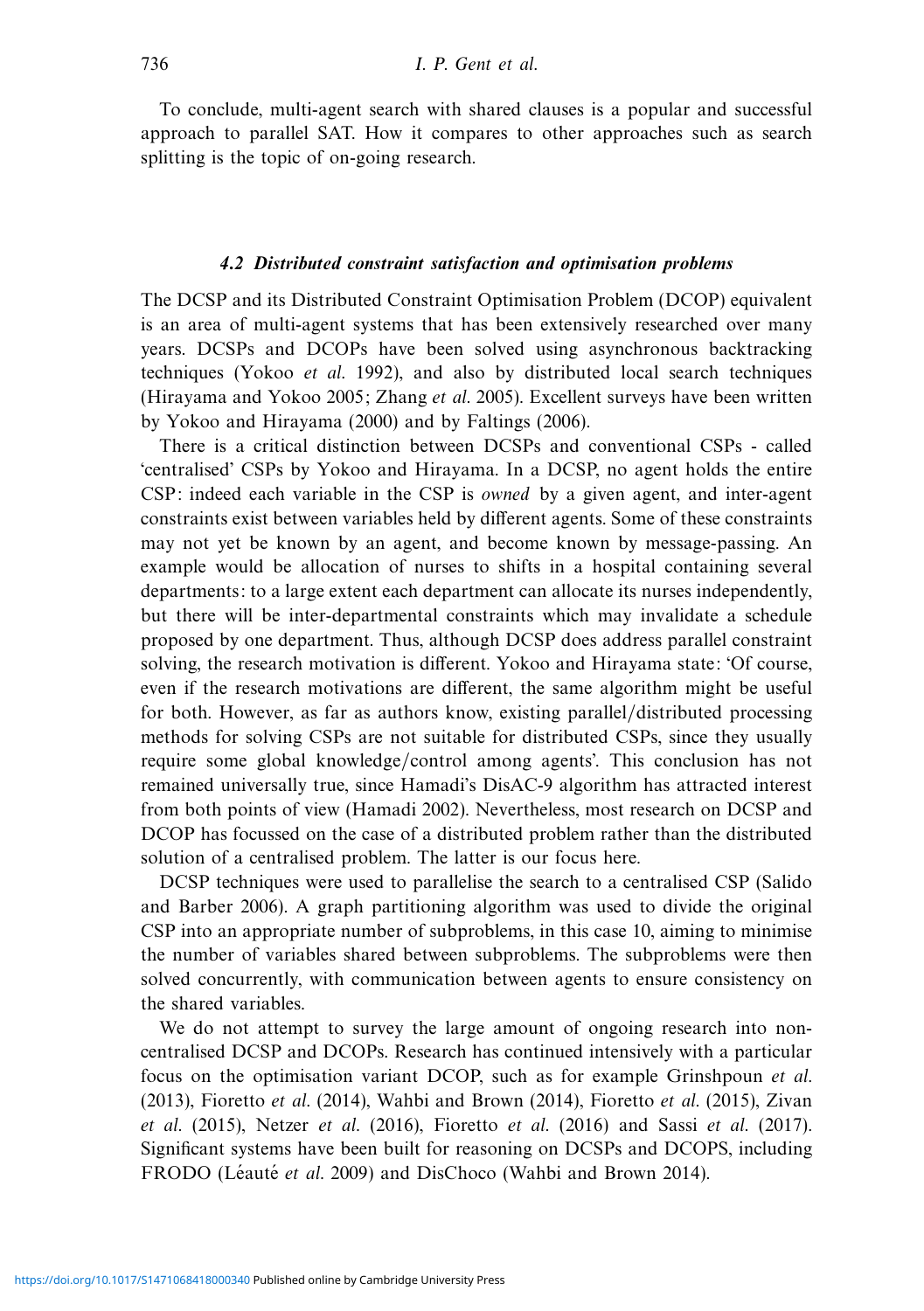#### **5 Parallelising the search process**

By 'parallelising the search process' we mean search parallelism at the granularity of nodes or search states; hence, each worker is close to being a standard sequential constraint process but they are collectively orchestrated to be part of the same overall search process. We refer below to both local and complete search. For local search, parallelism has been used to increase the number of starting points available in the local search (Michel et al. 2006). For complete backtracking search, the issues we will highlight include:

- how the search space is divided between workers;
- how workers communicate what portions of search they have completed and what new solutions and improvements to their optimisation function they have found;
- how state is shared (if appropriate);
- how learned constraints are shared between workers (if learning is implemented); and
- specific implementation details and abstractions.

#### *5.1 Parallel backtracking search*

Parallel search in simple branch-and-bound settings has a long history. For example, Karp and Zhang (1993) proposed a randomised work allocation strategy for backtrack and branch-and-bound search. Bader et al. (2005) and Crainic et al. (2006) review early works, and discuss implementation issues.

First, we define the key concept of a semantic path. A semantic path is a sequence of search decisions (typically of the form  $x = a$  or  $x \neq a$  for some decision variable *x* and constant *a*). A search node of a DFS (Depth-first Search) tree is uniquely (and very compactly) described by a semantic path containing all the search decisions between the node and the root.

Perron was one of the first to report on parallel search in a commercial constraint programming toolkit (Perron 1999), the 1999 update of ILOG Solver. The search space is represented as a tree of search nodes partitioned into an explored part, a frontier and an unexplored part. When a worker enters a new node, it does so by recomputation: each decision in a semantic path is applied to reach the starting point, propagation is performed then search begins. The recomputation scheme is general enough to allow more exotic search algorithms than DFS, and it also allows nodes to be allocated to different processors on a shared memory machine. Each processor runs its own search process exploring different parts of this common search tree, with a communications process ensuring work balancing and termination detection. Empirical evaluation was on a 4 processor machine using jobshop scheduling problems, i.e. optimisation problems rather than searching for the first solution. When using complete search (in particular variants of LDS (Limited Discrepancy Search)) parallelism showed a linear speed-up, but with depth first search the improvements were less convincing. On the whole, the results are less than conclusive.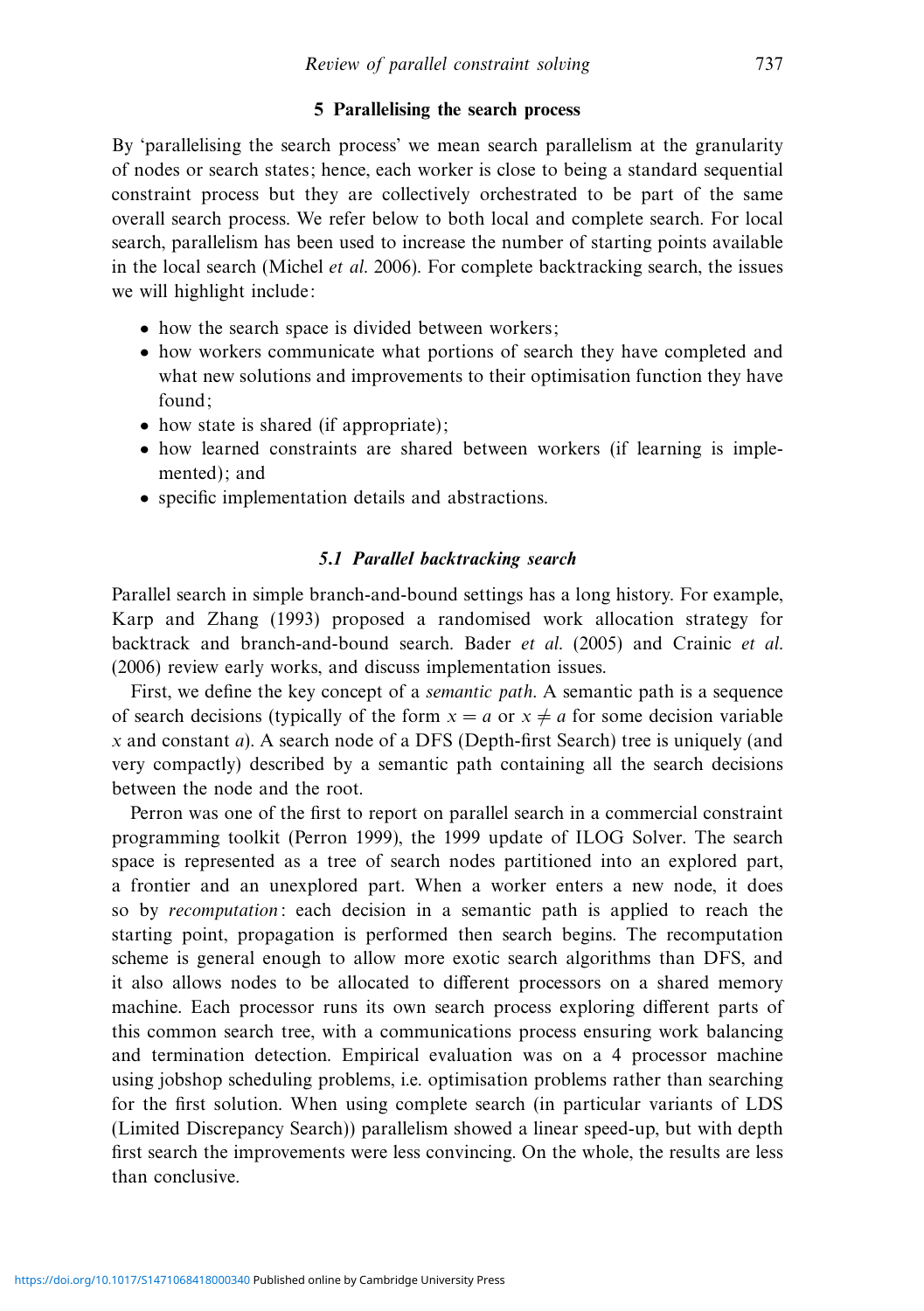A similar approach was taken by Schulte (2000), who implemented parallel search in the multi-paradigm programming system Oz/Mozart (which supports both concurrency and constraint programming). The goal was to make use of commodity computers on a network; therefore, communication between machines is limited. As in Perron (1999), a search node is given to a worker which then explores the search tree beneath the node. Distributing search nodes is a natural choice because they can be represented very compactly as semantic paths. The approach is work-sharing, mediated by a single manager, and with a coarse granularity. Results show close to linear speedup (between a 4% and 52% overhead associated with distributing work), although a maximum of six workers were used. Nowadays a single machine might have many more than six cores.

Zoeteweij and Arbab (2004) describe a component-based approach to parallel search. They design a system which requires only that solvers may publish their search frontiers, and use added constraints to direct each solver component to different areas of the search tree. Results are presented on three benchmark instances, showing speedups of between 10 and 15 on 16 cores.

The COMET constraint programming toolkit was enhanced to allow multi-core parallel search using shared memory (Michel et al. 2007). This is done 'under the hood' so that a constraint programmer need not know that it is taking place or how it is implemented. Each processor core runs a worker. When a worker expands its current search node, it produces new unexpanded search nodes, where an unexpanded node is a self-contained subproblem specified as a semantic path. Parallel COMET uses a technique called work stealing where workers who have run out of work take unexpanded nodes from other workers, leaving them less work to do and keeping all workers busy. It is implemented as follows: Search nodes are represented as continuations (Reynolds 1993) and are added to a central pool. When workers are idle they steal continuations from the central pool, and this is synchronised; in the case of optimisation problems workers communicate new bounds on the objective function, again synchronised. Experiments were performed on N-Queens, Scene Allocation, Graph Colouring and the Golomb Ruler problem using depth first search and limited discrepancy search (LDS) on 1 to 4 processors. Speed ups were a bit less than linear, although superlinear speedups occurred with LDS and this was attributed to the order that continuations were stolen, disrupting the normal search order.

Dal Palu` et al. (2015) parallelised the search process of a SAT solver using many threads on a GPU. In the context of a DPLL search without clause learning, the host CPU explores the upper part of the search tree and distributes subtrees to the GPU cores. They report a speedup of 38 times compared to the equivalent sequential process on the host CPU. Parallelising a SAT solver with conflict-directed clause learning is left to future work.

## *5.2 Parallel local search*

Michel et al. (2006; 2009) presented parallel local search in the COMET system. The papers describe an architecture for distributing the work over multiple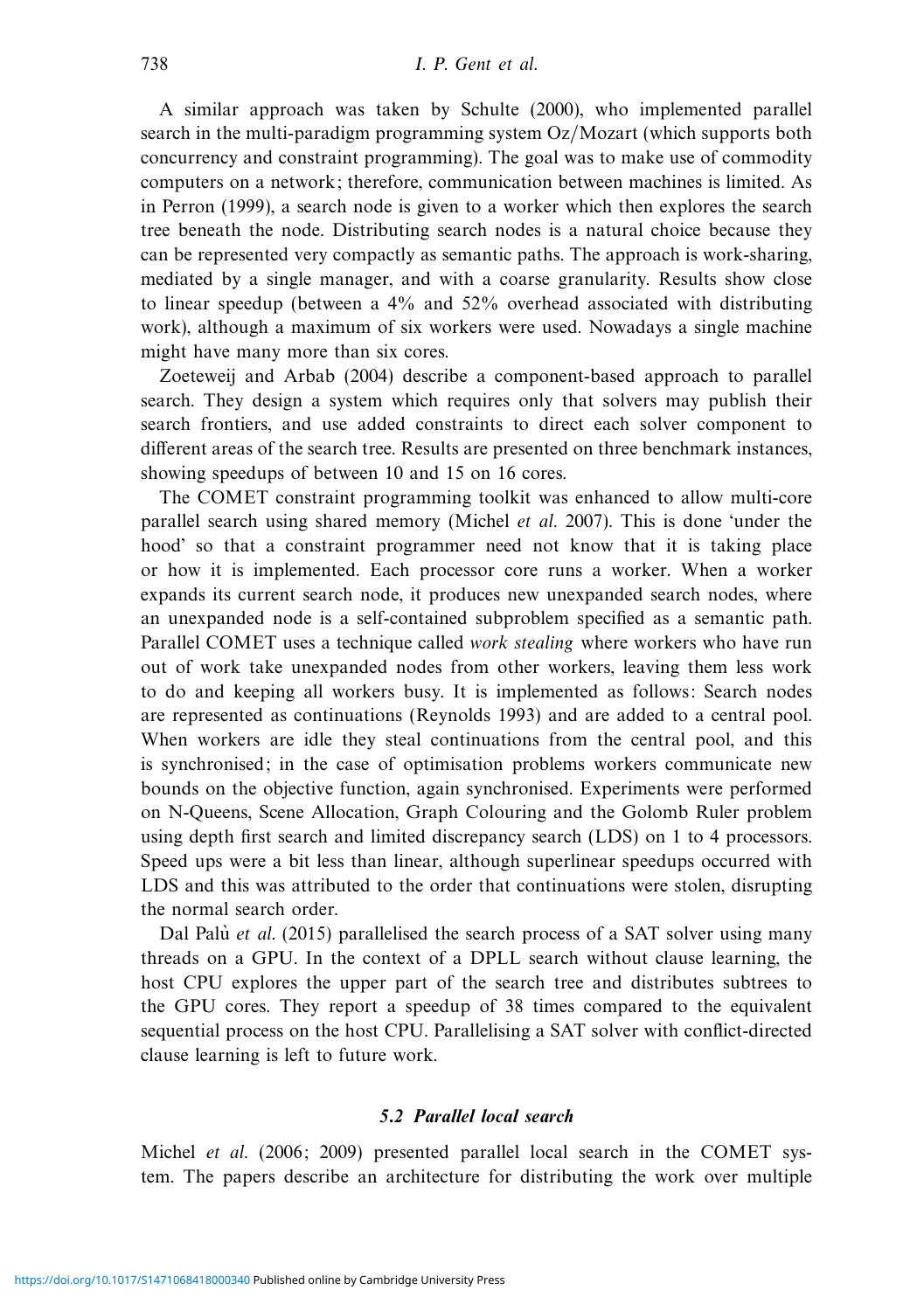(heterogeneous) machines. The distribution of tasks is intended to be nearly independent of the COMET program that describes the search. The COMET programs given as examples describe various local search strategies including evolutionary algorithms and varieties of constraint-based local search (Van Hentenryck and Michel 2009). Parallelism is implemented by distributing different starting assignments to the workers, i.e. the 'multi-walk' strategy of Verhoeven and Aarts (1995). The experimental results demonstrate close to linear speedups with up to 12 workers.

An extensive body of work investigates parallelising the "Adaptive Search" (Diaz 2001) local search method for constraint solving. A multi-walk approach on the magic squares, perfect squares, and all-interval series problems shows increasing speedups with more cores can be obtained, e.g. more than 100 times speedup with 256 cores (Caniou et al. 2011). Speedups do flatten with the number of cores, and it seems that the smaller the benchmark, the faster the flattening occurs (Caniou et al. 2011). Even better results are obtained on the Costas Array Problem. In a two-dimensional Costas Array, cells must be filled in a square grid, such that there is exactly one filled cell in each row and column, and no two vectors between two filled cells are the same (Drakakis 2006). A pure multi-walk approach gave almost linear improvement in search up to as many as 8,192 cores (Caniou et al. 2015). This shows that foregoing the ability to share information between search processes can lead to almost perfect speedups. Parallelising Adaptive Search has been explored on different multi-core architectures. We mentioned in Section 3.4 work on using Adaptive Search using GPUs (Arbelaez and Codognet 2014). The Cell Broadband Engine (used in the Sony Playstation 3) contains one controlling core and a number of subsidiary ones called Synergistic Programming Elements (SPEs). Adaptive Search was parallelised effectively in this context on some benchmark problems, although scalability might be limited by the small local stores on the SPEs. Using the Partitioned Global Address Space programming language X10, a multi-walk approach led to good results with increasing numbers of cores, again flattening off except in the case of Costas Arrays (Munera et al. 2014). Munera et al. (2014) improved results further by introducing cooperation between the separate processes, and this was successfully used to solve hard instances of stable marriage problems with ties and incomplete lists (Munera et al. 2015).

In the context of parallel local search for SAT, Arbelaez and Hamadi (2011) proposed an improvement to the standard restart strategy employed to diversify search. Each thread uses a distinct local search algorithm and all threads employ restarts. Threads share the best assignment they have found so far (with the cost, i.e. the number of unsatisfied clauses). When restarting a thread, rather than restarting at a random assignment, the best assignments of other threads are synthesised into a single assigment. They show this cooperation technique improves performance in experiments with four and eight threads. Arbelaez and Codognet (2012) studied the same cooperation strategy with higher degrees of parallelism. They scaled their approach up to 256 threads using independent groups of up to 16 cooperating solvers. There is no communication between groups, and in this case each thread ran the same local search algorithm. The approach is evaluated on random SAT instances from a recent SAT competition, and the reported speedups are sub-linear.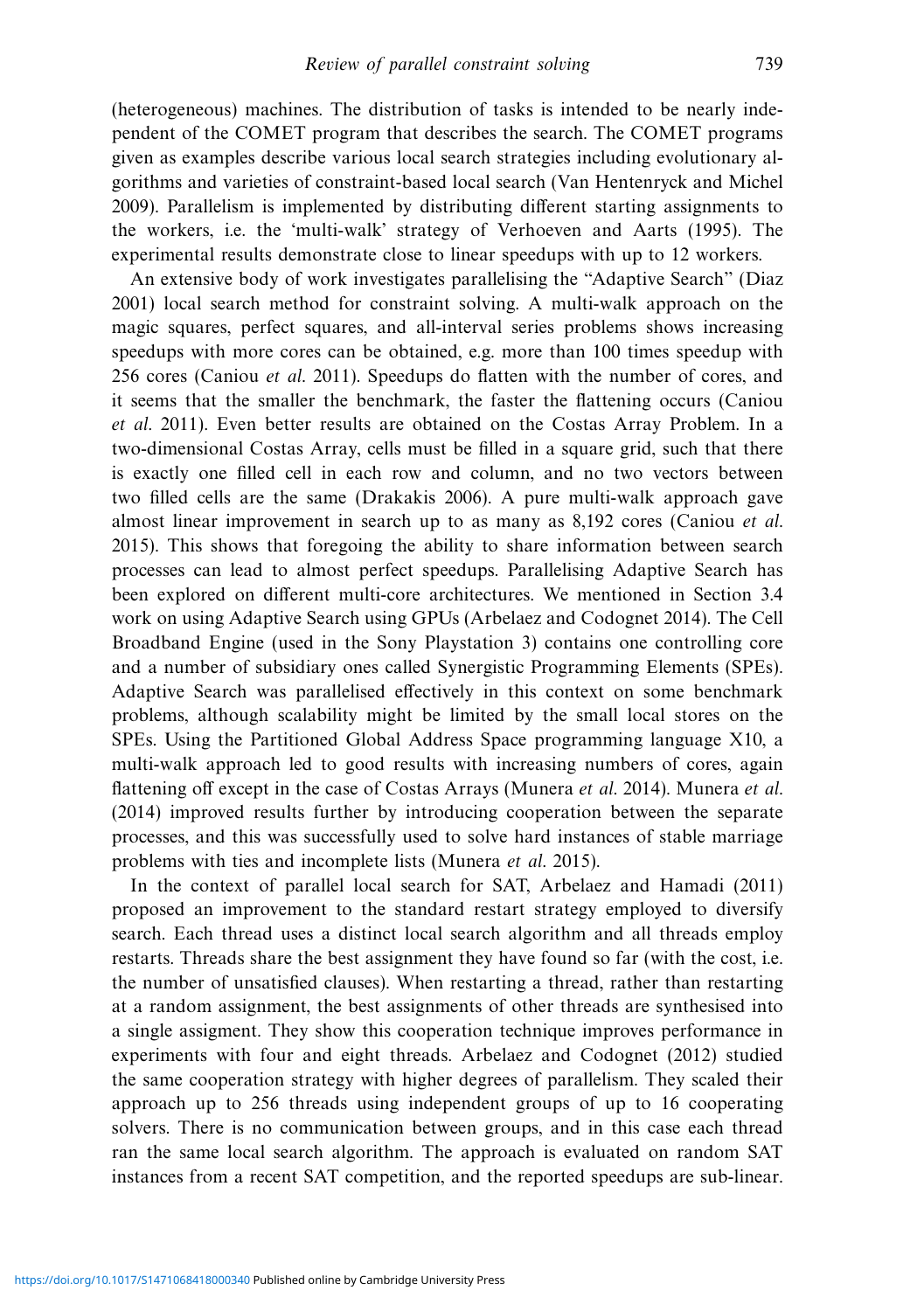For example, with 256 threads where groups of four threads cooperate, the paper reports a speedup of 5.95 times compared to a single thread.

A later publication by Arbelaez and Codognet (2013) contains a much broader experiment with both structured and random SAT instances drawn from a recent SAT competition. In this case a pure multi-walk approach is used, i.e. there is no cooperation between threads. In common with Arbelaez and Codognet (2012) speedups on random instances are poor. However, for some structured instances they report near-linear and even super-linear speedups with 512 threads when compared to 16 threads.

A side-benefit of using the multi-walk approach for parallel local search is that it can increase the robustness of timing of local search: with multiple independent walks, the variability in the time to find a first solution is greatly reduced (Diaz et al. 2012).

#### *5.3 Search order and heuristics*

The issue of parallelism disrupting the search order is well-known in conventional branch and bound search, where non-linear speedups are called anomalies: Lai and Sahni (1984) and Li and Wah (1986) explain the phenomenon, and also show how to guarantee that absolute slowdowns will never occur in a synchronous setting. This is extended to an asynchronous setting, which more closely resembles common modern hardware, by de Bruin et al. (1995). Lai and Sahni suggest that 'anomalous behaviour will be rarely witnessed in practice', however this claim relies on a set of assumptions that are often broken by modern CP solvers.

Chu, Schulte and Stuckey (2009) refine the work stealing approach, introducing confidence-based work stealing. The authors point out that work stealing not only allows load balancing, but also influences the order in which the search tree is explored. In earlier work stealing approaches (such as Michel et al. (2007)) the strategy was usually to steal from as close to the root as possible. The paper includes examples showing how it can sometimes be far better to steal 'left and low' (i.e. as deep as possible) but sometimes stealing high can be better. The message of course is that it should be dynamic. They claim that the presence of a branching heuristic complicates the process of finding a good stealing strategy. Consequently the proposal is to steal based on confidence: the estimated distribution of solution densities among the children of a node. When doing binary branching, this is equivalent to confidence in the heuristic (since it chooses that left branch). Ideally the user should provide a confidence function for the heuristic, but the authors show how a simple substitute can still work when this is not available. Confidence values are updated during search. However, in practice they found that stealing too low tends to increase the communication cost. Hence, they set a bound above the average fail depth below which search nodes cannot be stolen. Experimental results demonstrate the effectiveness of the technique, ranging from speedups of seven times to superlinear on the benchmarks in the paper.

The same observation is brought back to a conventional branch and bound setting by McCreesh and Prosser (2015), where constraint programming terminology is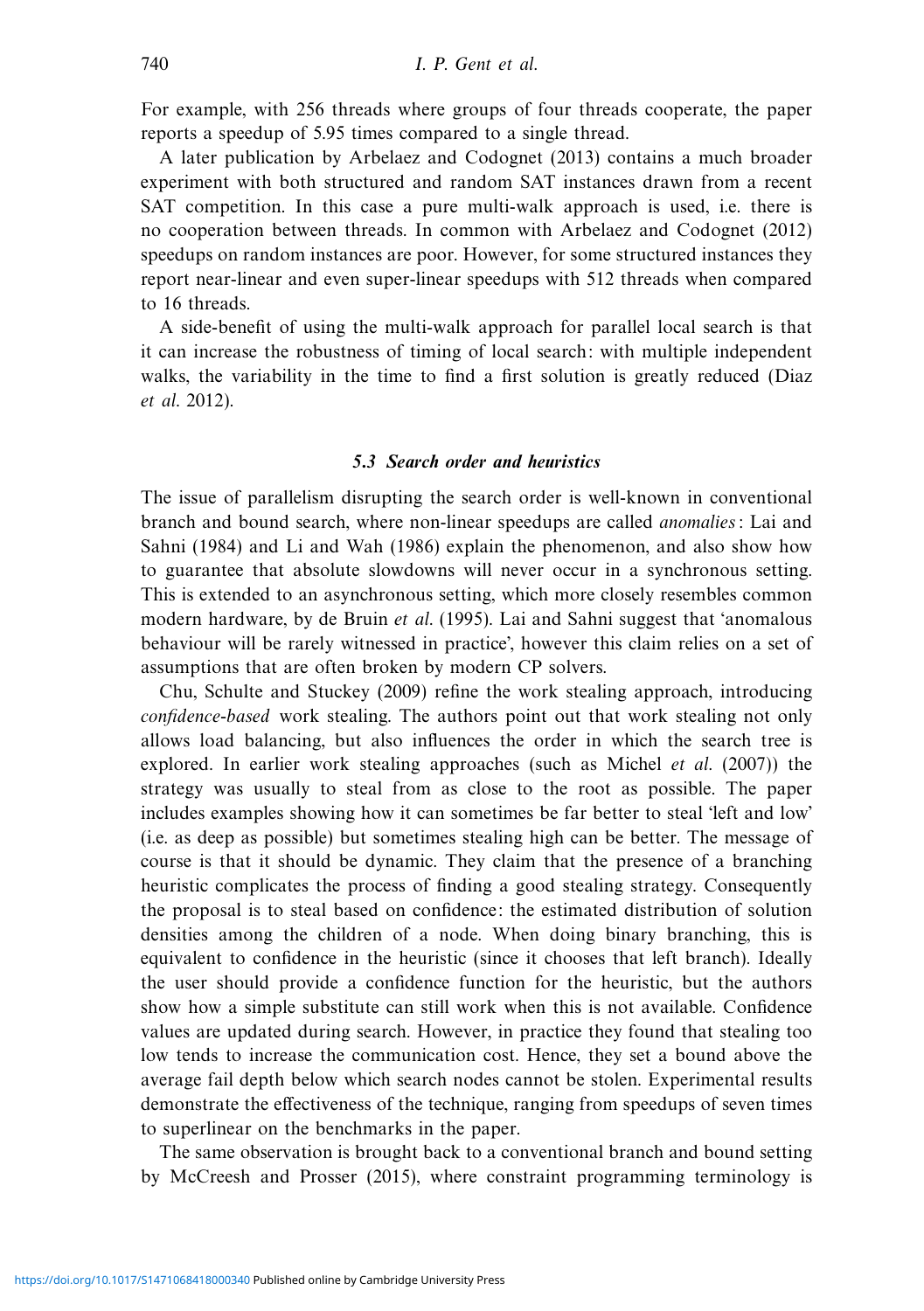used to explain observed behaviour in several different parallel maximum clique algorithms. Different work distribution strategies are compared, with the results showing that the interaction between search order and work splitting often has more of an effect on the results than work balance. Speedups are usually at least close to linear on 64 cores, with super-linear speedups being common.

Xie and Davenport (2010) describe an attempt to exploit an IBM Blue Gene supercomputer, which has large numbers of relatively slow processors. They use a form of parallel limited discrepancy search, where a master worker allocates work to other processes initially, and where workers generate additional parallelism when they believe they are exploring a large subtree. The exact interaction with the discrepancy ordering is not described. Results on resource-constraint project scheduling benchmarks suggest roughly linear scalability up to 256 processors, and sometimes up to 1,024 processors, but Xie and Davenport believe that multiple masters would be required for larger processor counts.

Distributed parallel discrepancy search is investigated further by Moisan et al. (2013; 2014), who investigate a problem involving integrated planning and scheduling for the forest-products industry. Each worker is independent, recomputing only the subset of the search tree containing the leaf nodes allocated to that worker. This would usually be a substantial overhead, but in their setting, leaf nodes of the search tree are much more expensive than internal nodes, since a full linear program is solved at each leaf. Search is not run until completion, but the solutions obtained using 4,096 workers by either form of discrepancy search are of much higher quality than conventional parallel backtracking search, demonstrating the importance of controlling the interaction between parallelism and value-ordering heuristics in this setting.

## *5.4 Heuristic-ignorant decompositions*

A prototype for distributed depth-first search based upon splitting and work-stealing is described by Jaffar *et al.* (2004). To reduce contention, they use a heuristic to attempt to steal the largest remaining job. Results are presented on a selection of binary integer linear programming models, showing roughly linear scalability up to 64 processors. The experiments consider only enumeration and optimisation problems, to 'avoid any effects such as superlinear speedup'; the importance of bounds-sharing for optimisation problems is noted.

Kotthoff and Moore (2010) describe an approach to distributed search with no direct communication between workers. The approach assumes a job queueing system is available as a substrate. A standard solver is wrapped in a script that does the following:

- (1) Search until a time limit is reached or completion.
- (a) If solution found then terminate all jobs and return solution.
- (b) If search space completed then halt.
- (c) Otherwise, split the domain of the current variable (i.e. the variable about to be branched when the solver timed out) into *n* parts (where *n* is a constant).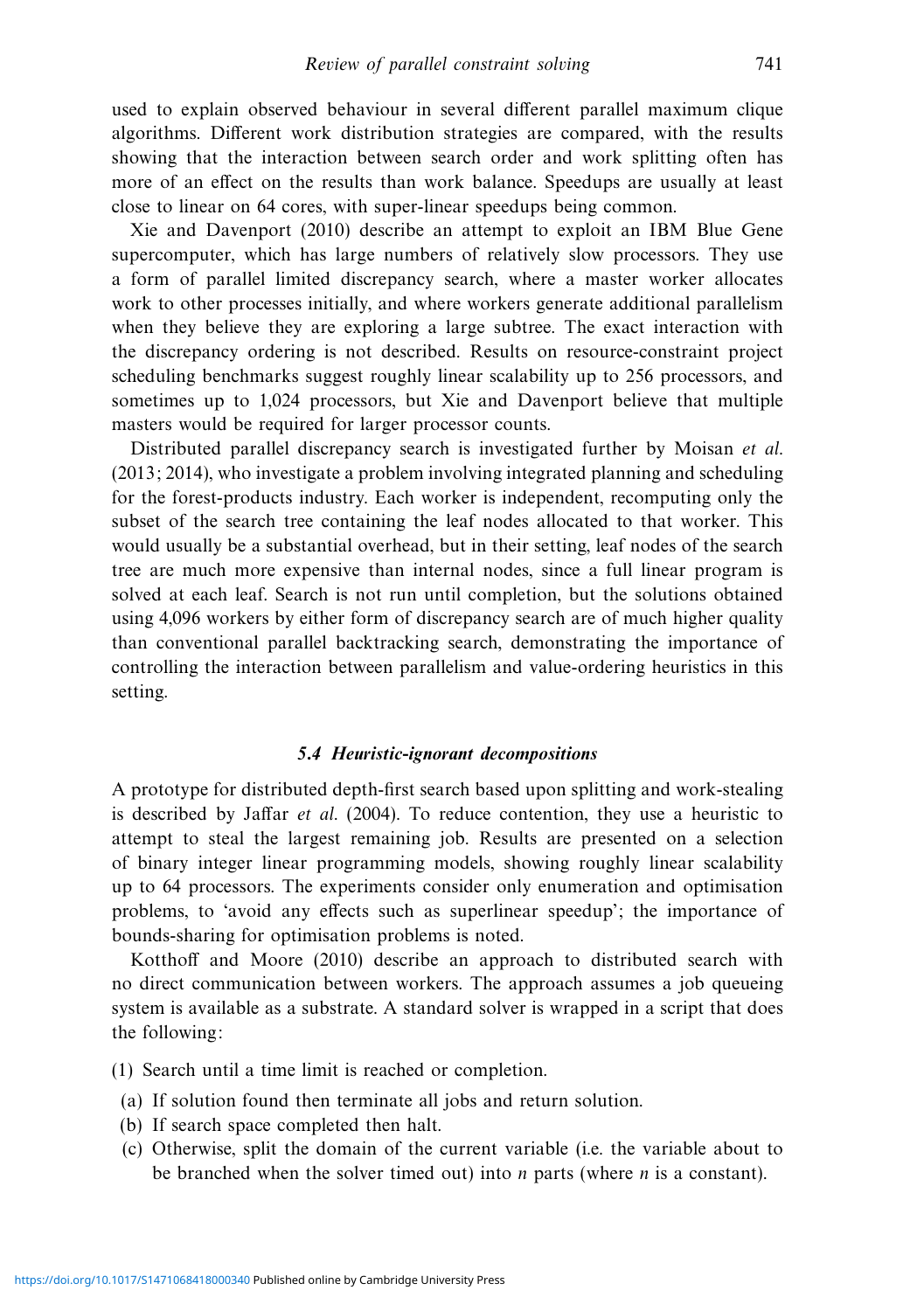- (i) To each slice add a set of restart nogoods that rules out the search space explored so far in the current solver.
- (ii) Submit each slice to the job server.

Hence, the technique is similar to work stealing but less dynamic—work cannot be stolen until a time limit is reached. The novelty in this approach is twofold: using a job server to avoid implementing distribution, fault tolerance, etc. and using restart nogoods rather than recomputation to rule out previously explored search. The former should be self-explanatory. The latter may not be: recomputation implicitly assumes that the parent will continue to search and it is giving away only a part of its search space. This technique works instead by the parent giving up all its search space and splitting itself into *n* parts. Restart nogoods ensure that the child processes are together given the remaining part of the parent search space, and made to search different portions of it by the splitting constraints. It was not determined if this approach is better than recomputation in practice. The proposed approach is more flexible than recomputation, in the sense that the children are allowed to search the remaining space in any order, instead of always having to stick to the early part of the parent's variable ordering. This allows each solver to use a different search strategy, but no experiments were carried out doing this.

Machado et al. (2013) describe a distributed work-stealing approach built on top of MPI and pthreads, using a mix of local and global work pools. Results on the N-Queens enumeration problem with  $n = 17$  show roughly linear speedups up to 512 processors, whilst results on a single quadratic assignment problem optimisation instance are similar. Machado *et al.* note that their system has a non-deterministic execution time, since the amount of search depends upon when an optimal solution is found.

Constraint solvers often employ restarts (where search is started again with a different heuristic ordering) to allow the solver to break out of large subtrees that contain no solutions. Cire et al. (2014) noted that many constraint solvers do not learn during search, so very little or no information is retained when search is restarted, therefore the search following a restart may be performed in parallel with the search before the restart. In this way they obtained near-linear speedups with up to 32 threads.

Fischetti et al. (2014) present a somewhat different splitting technique. A search tree is evaluated until sufficiently many open nodes are generated, and then workers use a deterministic rule to partition open nodes between them. This approach requires nearly no communication between workers. An implementation in Gecode shows speedups approaching linear using 64 cores. The authors state that since they are 'interested in measuring the scalability of our method, we considered only instances which are either infeasible or in which we are required to find all feasible solutions (the parallel speedup for finding a first feasible solution can be completely uncorrelated to the number of workers, making the results hard to analyze)'. The possibility that scalability could be less important than search order is not considered.

Malapert et al. (2016) describe an approach they call Embarrassingly Parallel Search. The idea is to decompose a problem semi-statically using a depth-bounded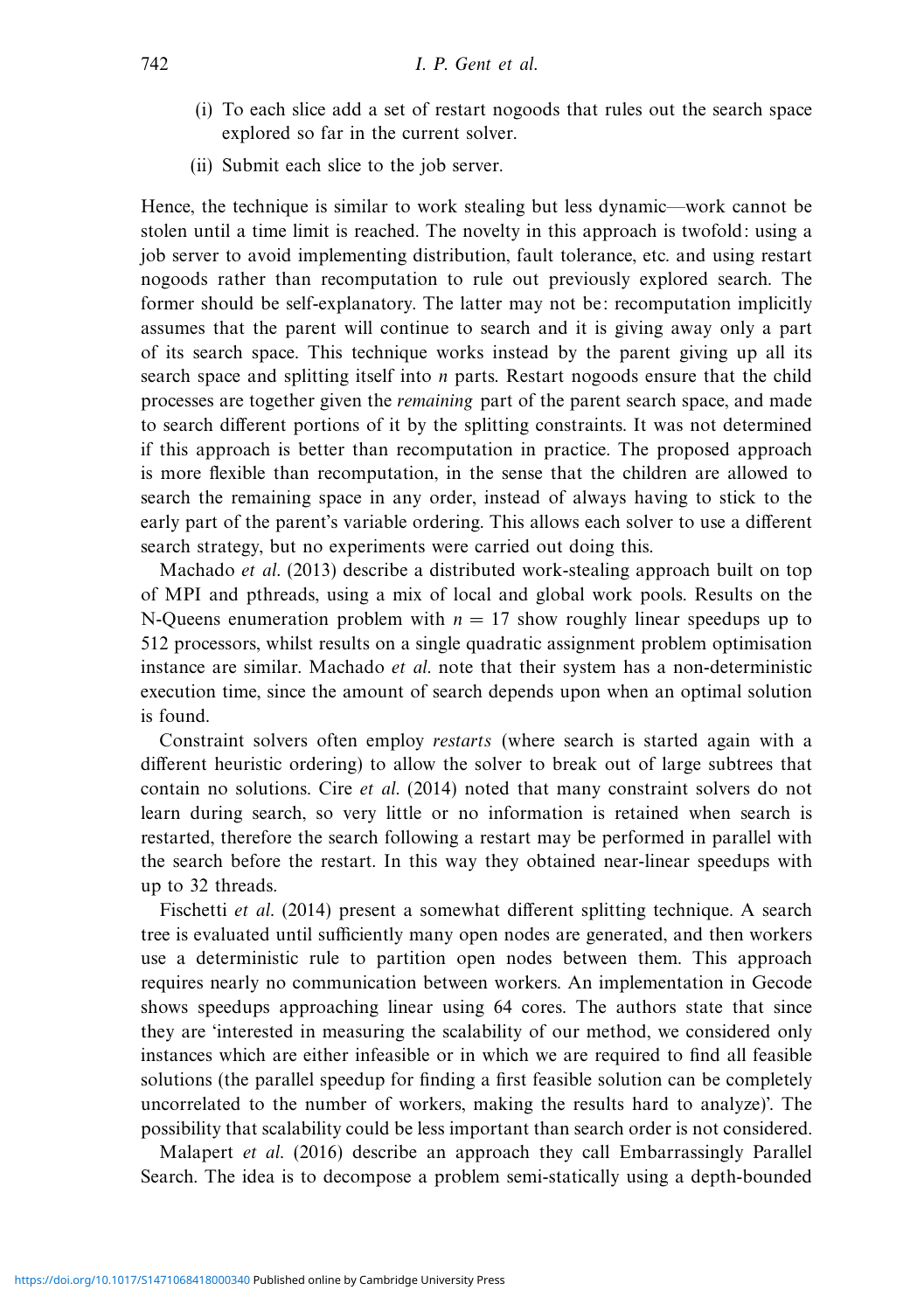depth-first search, creating more subproblems than workers, and then to distribute the subproblems to the workers from a queue. The authors show that if sufficiently many subproblems are created (30 times the number of workers is suggested), and if it is ensured that these subproblems are not trivially detected as inconsistent, then the balance problem is addressed. Results on optimisation and enumeration problems are presented using up to 40 cores on a single machine, and up to 512 cores across a data centre, approaching linear speedups. Results for decision problems are not presented.

Palmieri et al. (2016) also use the Embarrassingly Parallel Search decomposition for heuristic selection, as an alternative to portfolios. They perform the decomposition, use parallelism to try many variations of variable and value-ordering heuristics on a small subset of the decomposed subproblems, and then select the most promising choice for the remainder of the search. Results are reported on a wide range of enumeration and optimisation problems, showing that the technique beats a multi-armed bandit portfolio.

Menouer *et al.* (2016) show that starting with a static decomposition, and then switching to dynamic work-stealing, yield better results than either technique on its own when parallelising the OR-Tools solver. Results using two twelve core machines are mixed, with speedups ranging from seven to ten.

#### *5.5 Learning in parallel search*

In this section, we cover approaches that parallelise the search process while also learning implied constraints that are shared among workers. The bulk of this work comes from the SAT community where CDCL SAT solvers have been very successful and dominate the field. Martins *et al.* (2012) have written a detailed survey of approaches to parallelisation in SAT, and Hölldobler *et al.* (2011) wrote a short survey of recent developments in complete parallel SAT solvers. An earlier survey by Singer (2006) has been largely superseded by Martins et al. (2012).

Martins et al. (2012) identified multi-agent search and search-space splitting as the two main approaches to parallel SAT solving. We covered multi-agent search in Section 4.1, and we cover search-space splitting here. We select a small number of the most interesting contributions, and refer the reader to the earlier surveys (Singer  $2006$ ; Hölldobler *et al.*  $2011$ ; Martins *et al.*  $2012$ ) for more details.

Guiding paths are a key concept in parallel search for SAT. Guiding paths are almost identical to semantic paths (described above) in CP. The other important concept is clause sharing, where the key is to avoid sharing all learned clauses by heuristically selecting the most effective ones, as described in Section 4.1.

GridSAT (Chrabakh and Wolski 2006) is an early example of a parallel CDCL SAT solver. It is based on the sequential solver Chaff, and is designed to run on a heterogeneous network of computers so it makes no use of shared memory. The search is distributed using guiding paths. Each thread is able to split its portion of the search space into two pieces at any time, generating a new guiding path from the topmost unexplored search node. The approach is similar to work stealing as employed by some CP solvers. In addition, learned clauses are shared between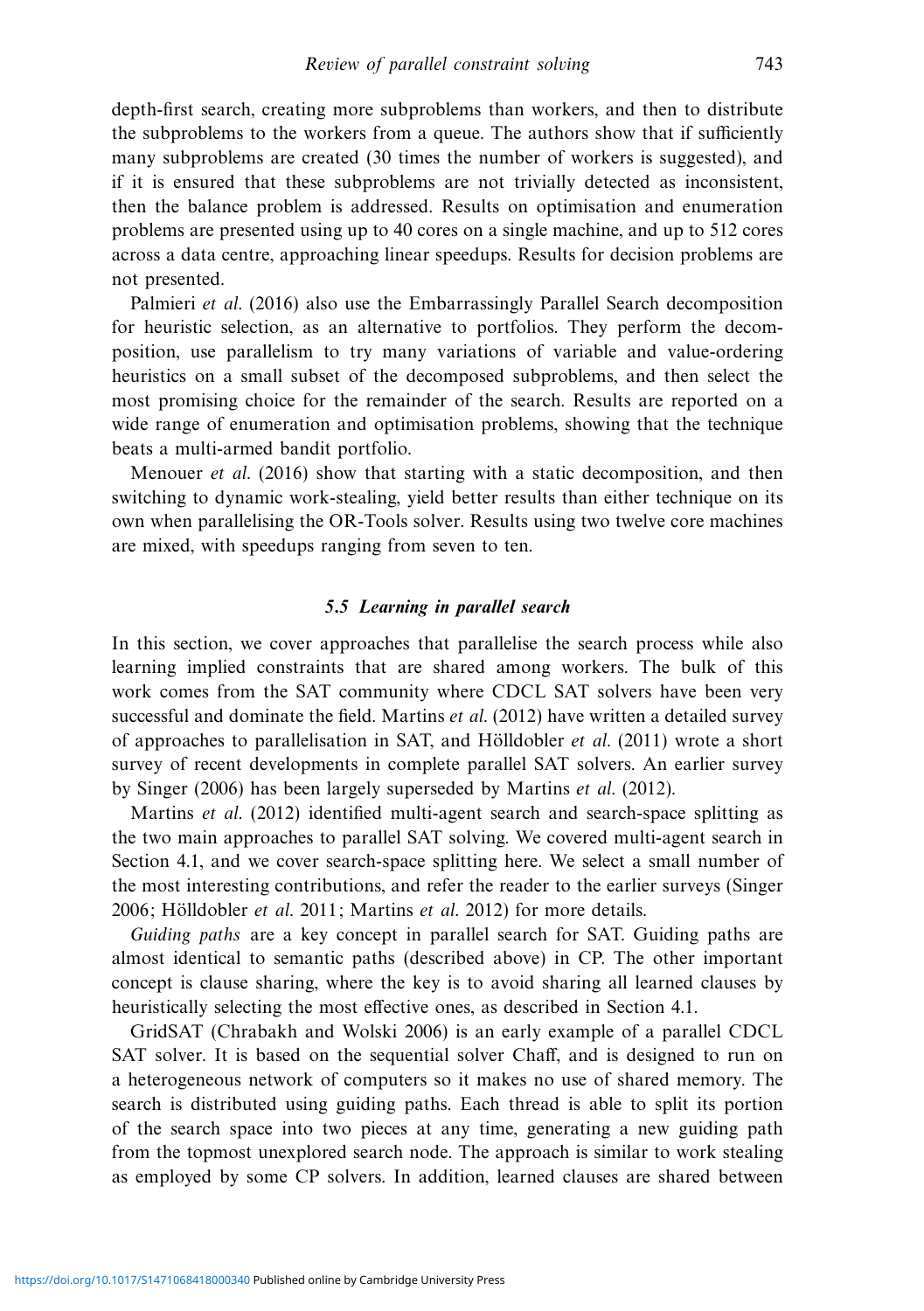threads when their length is less than a limit that can be fixed or dynamically adjusted during search. Reported speedups are sub-linear for the most part, however the authors report that a number of previously unsolved SAT instances are solved by GridSAT.

Chu and Stuckey (2008) presented PMiniSat, a parallelisation of MiniSat 2.0 employing work stealing. The solver uses several techniques for sharing clauses among threads. First, all clauses with length beneath a certain threshold are shared among all threads; this technique has been used previously, for example by ManySat (Hamadi et al. 2009b). Second, a novel measure called effective length is used: the effective length of a learned clause is evaluated per worker, and it is the number of literals in the clause that are not false under the current assignment. A small effective length indicates that a small number of literals need to be set to false before the clause unit propagates. Only clauses whose effective length is less than a given threshold are accepted by other threads. Hence, clauses are preferentially shared between pairs of workers that are searching similar areas. Third, a worker is able to store clauses in a suspended state until it is working on another item of work where the shared clause is unit. Unfortunately, the details of this are very sketchy and no implementation is described. The similarities between PMiniSat and multi-agent search for SAT are clear. Finally, Hamadi et al. (2011) showcase an interesting variation on this theme: by careful use of barrier synchronisation, it is possible to preserve some of the deterministic aspects of sequential search in a parallel setting, even when sharing learned clauses.

Schubert et al. (2009) presented PaMiraXT, a hybrid multi-core and multicomputer SAT solver. On each computer it uses all available cores. The system solves a single SAT instance using guiding paths to differentiate the search on each worker. The workers are guaranteed to search disjoint parts of the search space. Work stealing is employed when a worker completes its search. Once again, a key concern is how to share clauses efficiently and effectively. On each computer, the solvers all share a single clause database and they all propagate all the clauses of the other processes. The clauses are all stored in a shared read only memory segment and the workers keep their watches in their own memory space to avoid contention. To share work within one computer, there is a master process that steals work and passes it to idle workers. Work stealing is performed as close to the root as possible. Between computers, the workers share clauses of length 3 and under. The work stealing between computers is elegant. The same mechanism is used as within a computer, i.e. a process requests some work from the master, but instead of solving it directly it sends the work to another computer. Experiments clearly demonstrate that larger numbers of cores reduce the wallclock time, however the total time spent by all cores is not provided and so it is unknown whether PaMiraXT can achieve a linear or super-linear speed-up.

Cube and Conquer (Heule et al. 2011) is a complementary approach to search space splitting. The search space is divided into thousands or possibly millions of fragments (named cubes) using strong lookahead heuristics to guide the choice of variables to assign. The cubes are divided among the workers and each solved independently using a CDCL algorithm. Thus, Cube and Conquer is a hybrid of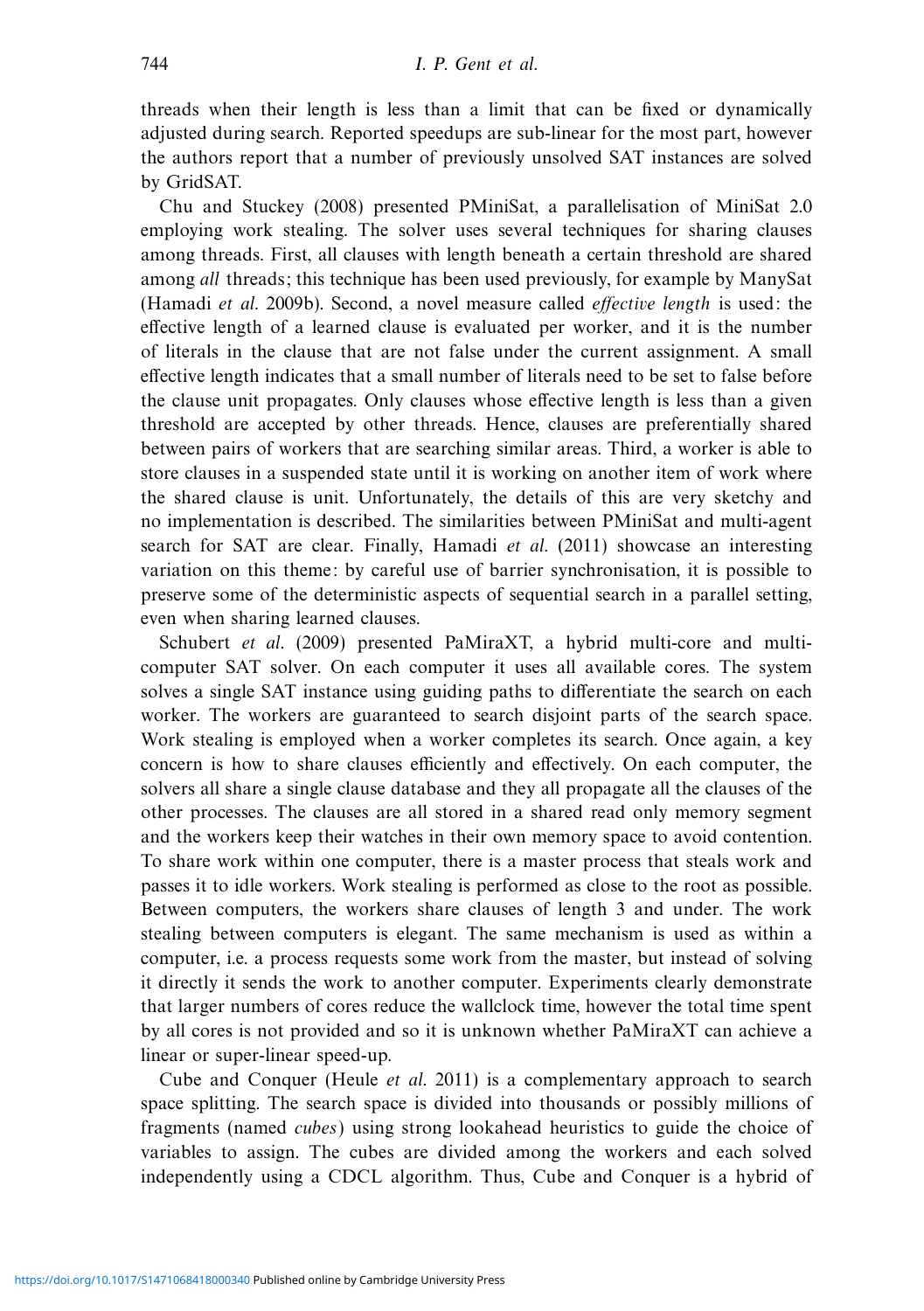strong lookahead and CDCL. The Cube and Conquer strategy is used by Treengeling (Biere 2013), one of two parallel versions of the highly successful SAT solver Lingeling. Treengeling came first in the parallel track of the SAT 2016 competition.

The Cube and Conquer approach has been successfully applied to a very challenging problem in mathematics named the Boolean Pythagorean Triples Problem (Heule et al. 2016; Heule and Kullmann 2017). A Pythagorean triple is a set of three natural numbers  $\{a, b, c\}$  such that  $a^2 + b^2 = c^2$ . The problem is to partition a set of natural numbers  $\{1...n\}$  into two parts such that neither part contains a Pythagorean triple. For a given value of *n* the problem encodes straightforwardly into SAT, and Cube and Conquer was applied to prove that  $\{1 \dots 7824\}$  can be partitioned whereas {1 *...* 7825} cannot. Solving both instances (*n* = 7824 and *n* = 7825) took 35,000 hours of CPU time on a cluster with 800 cores, enabling the instances to be solved in about 2 days.

Ehlers and Stuckey (2016) parallelised a lazy clause generation constraint programming solver. Lazy clause generation solvers employ SAT-style learning with CP propagation algorithms. They demonstrate that a hybrid approach (combining SAT-style multi-agent search with CP-style parallel search) provides the best results, although it does not scale as smoothly as classical CP parallel search. When finding an optimal solution, speedups are often super-linear, whereas when proving optimality or unsatisfiability, speedups are usually sub-linear.

Dovier et al. (2016) implemented an entire ASP solver on a GPU, using nVidia's CUDA framework. The results are extremely mixed: the sequential CLASP solver on a CPU vastly outperforms the GPU solver. However, CLASP with heuristics disabled is occasionally comprehensively beaten by the GPU solver (which does not implement heuristics). It is not clear whether these successes are due to search ordering coincidences that heuristics would address, or whether the GPU solver would be genuinely competitive if it implemented heuristics itself. Nonetheless, these results demonstrate that it is at least possible to run complex search algorithms on a GPU, even if it is not clear whether doing so will ever be beneficial.

Finally, we refer to Hamadi and Wintersteiger's seven challenges in parallel SAT (2013). The second challenge is the most relevant here: to develop improved dynamic decompositions, either splitting the search space or the instance. Cube and Conquer employs static decomposition, however its success on very difficult instances of the Boolean Pythagorean Triples Problem (one satisfiable, one unsatisfiable), and its first place in the SAT competition suggests that it addresses the challenge well.

#### *5.6 Richer search trees*

An early work on parallel search is due to Bill Clocksin's DelPhi principle (Clocksin 1987). The context here is Prolog, which explores AND-OR trees, which are richer than the OR-trees common in constraint solving. The motivation is to avoid the overhead incurred by having a shared memory or copying computation state between processors. The central idea is to associate a processor with each path through the search tree, hence avoiding overhead due to transferring state between processors mid-path. However, this seems like a false economy as it results in duplicated work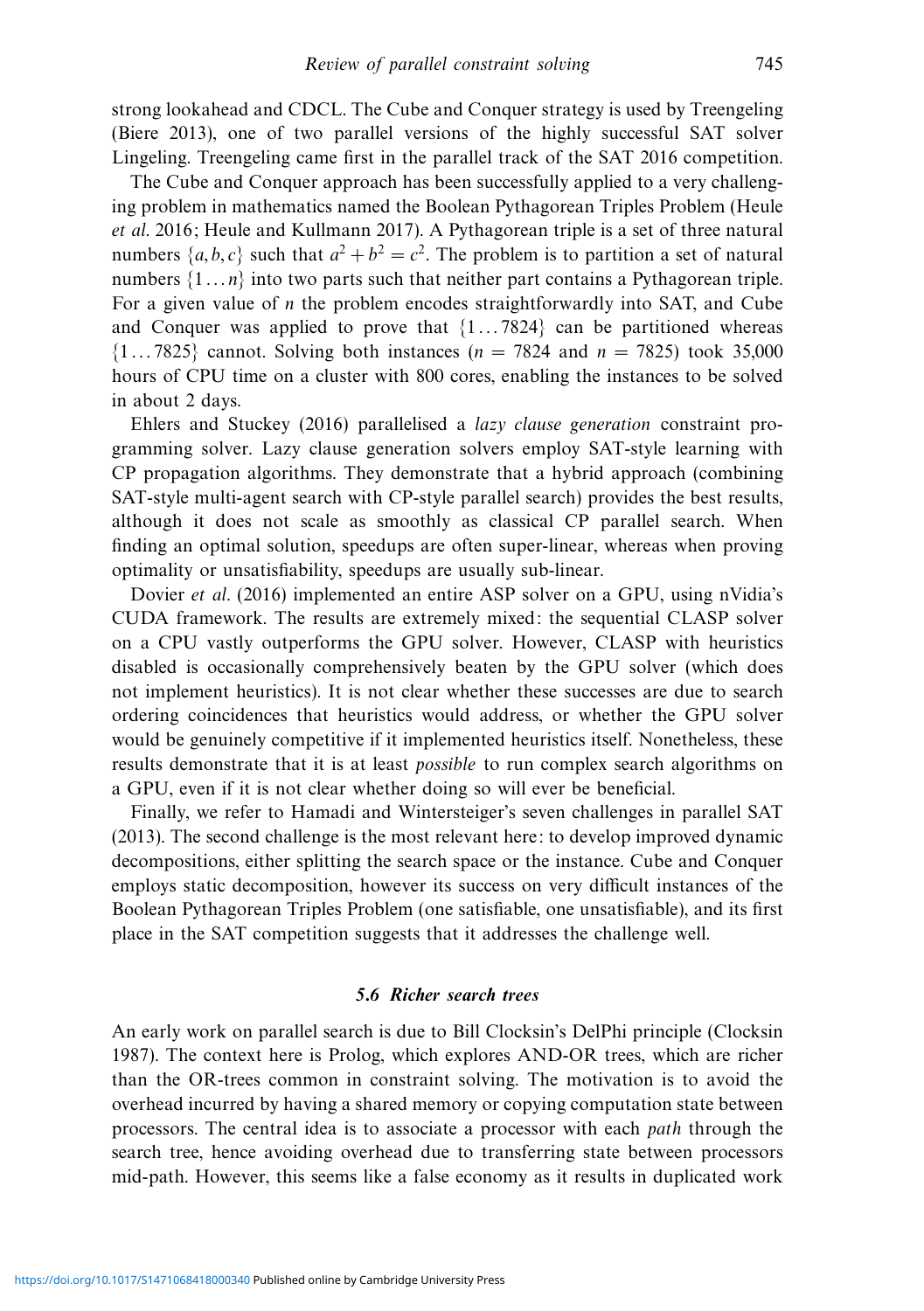(consider two branches that differ only at the very bottom). Usually we do not have enough processors to allocate one to each of the possible paths. Suppose we have *n* processors and we explore all  $log_2 n$  paths. If we find a solution, terminate otherwise consider the  $log_2k$ -bit extensions to these paths (where  $k$  is the number of processors we have left—there is some art and strategy to this as *k* will continue to increase as the original  $log_2 n$  bit paths are explored) and continue. In fact to continue DelPhi search starts from scratch again in order to be in the right state (the paths are stored very compactly as bit strings).

A quite different approach is taken by Montelius and Ali (1996) in their parallel implementation of the Agents Kernel Language (AKL), a constraint logic programming language. The execution of AKL involves exploring AND-OR trees. Montelius and Ali propose a parallel implementation for shared-memory multiprocessors, where AND and OR tasks are distributed in a uniform way. Unlike DelPhi, intensive use is made of shared memory to move tasks from one worker to another. The method of task distribution is similar to work stealing: a worker with no remaining tasks interrupts another worker and takes a number of tasks, possibly from multiple levels of the tree.

Much more recently, Bergman *et al.* (2014) worked on decision diagram search trees. When decision diagrams become too wide, usually a number of subproblems are created and evaluated sequentially. Instead, in this work they are evaluated in parallel. Nearly linear speedups are obtained on maximum independent set instances using up to 256 cores, but it is worth noting that not a single one of these results with 256 cores beats a better sequential algorithm with one core (McCreesh and Prosser 2015).

Finally et al. (2017) describe a parallelisation of AND-OR search trees for genetic linkage applications across a grid computing system based around the CondorHT framework. This system does not allow dynamic communication between nodes, and so considerable effort is spent to obtain a good decomposition upfront. Otten and Dechter demonstrate a machine learning approach, which is able to predict a suitable partitioning depth. They also discuss redundancies caused by work duplication, which are necessary due to the inability to share information during search. Their experiments scale to a cluster of 27 machines, each with 12 cores (for a total of 324 cores); speedups vary considerably, but are often comfortably over 100.

#### **6 Algorithm portfolios**

Algorithm portfolios were originally conceived (Huberman et al. 1997) as a means to exploit and guard against the variability in performance found in combinatorial search algorithms with a stochastic component, for example in the heuristic selection of variables and values to guide the search. Huberman et al. (1997) characterise the 'reward' of such an algorithm as its mean performance, while its 'risk' is the variance in that performance. Taking inspiration from Economics, they present a method for allocating computational resources across a portfolio of algorithms each independently solving the same problem instance so as to balance risk and reward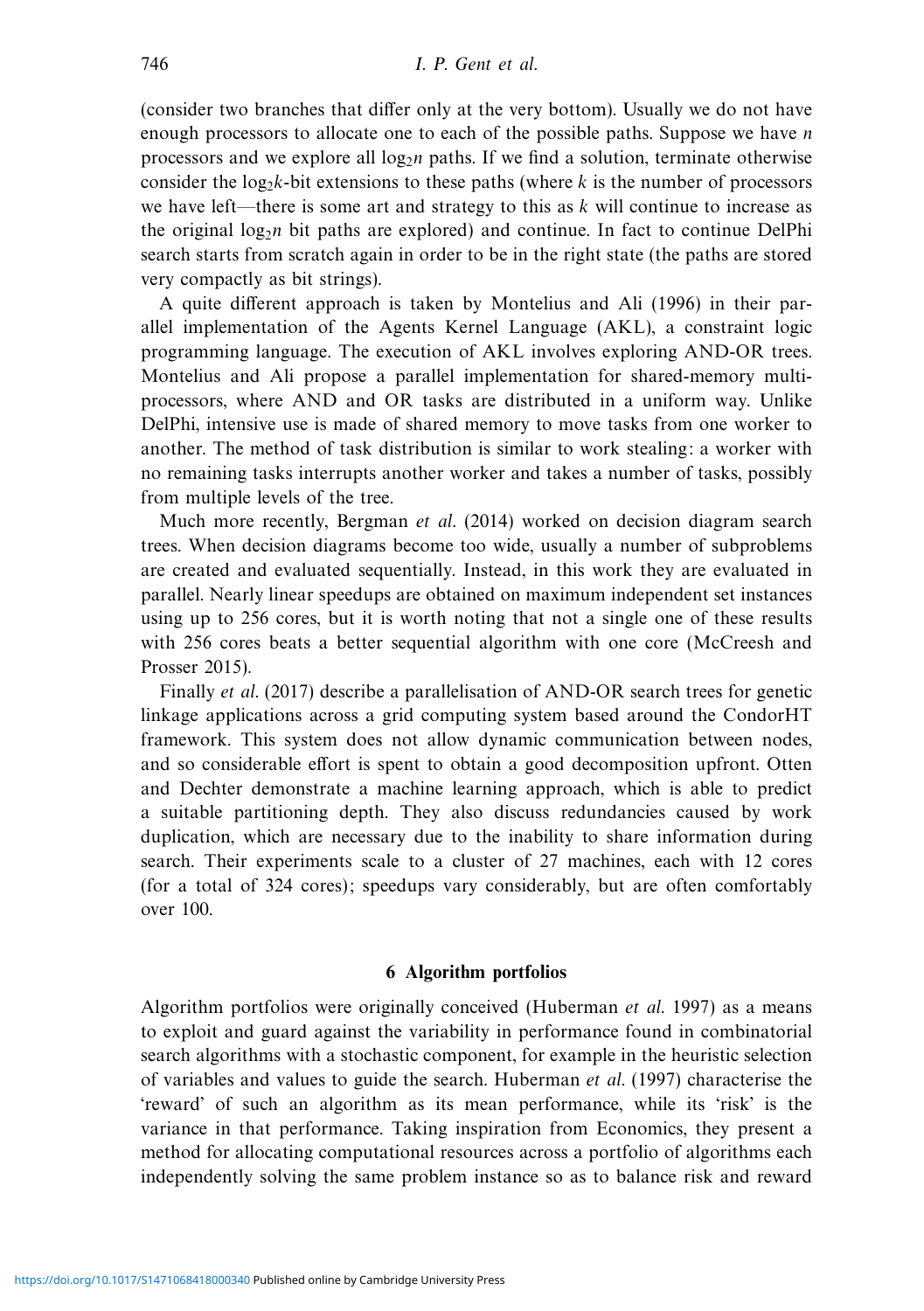on an 'efficient frontier'. Gomes and Selman (2001) follow a similar approach to consider how to assign algorithm instances (including multiple instances of the same algorithm) across a number of processing units, demonstrating empirically that the ideal portfolio composition varies according to the number of processing units available.

The simplest method of parallel portfolio construction is the hand-selection of a set of solvers, combined with a scheme for how these solvers should distributed among the available computing resources. This approach is taken by ppfolio (Roussel 2011), which employs five SAT solvers, originally on the basis of their performance of the 2009 SAT solving competition and then subsequently on more recent competitions, and specifies the combination of these solvers to run for a given number of available cores. A similar approach is taken by  $pfolioUZK$  (Wotzlaw *et al.* 2012), which combines both complete and incomplete SAT solvers. ppfolio-like portfolios are termed Plain Parallel Portfolios by Aigner et al. (2013), who perform an empirical analysis of their performance and scalability. A theoretical analysis of the success of the plain parallel approach is given by Hyvärinen and Manthey  $(2012)$ . Inspired by ppfolio, aspeed (Hoos et al. 2015) automates the construction of portfolios from benchmark data for a particular class of problems. The task of allocating time slices on processing units to solvers so as to minimise timeouts with respect to the benchmark data is formulated and solved as an answer set programming problem, enabling the automated production of portfolios with non-uniform resource allocation.

An alternative method of portfolio construction is on a per-instance basis, depending upon the nature of the instance to be solved. In this approach, problem features thought to be useful performance predictors are selected and a performance model is built based upon these features and a set of training problem instances. The model is then used to make selection and resource allocation decisions based on the features of an unseen instance. This method can be viewed as an example of the Algorithm Selection Problem (Rice 1976).

In the sequential context, a prominent early example of this approach is SATzilla (Xu *et al.* 2008), which learns an empirical hardness model that predicts the runtime for an algorithm on an instance based on the instance's features. p3S (Malitsky et al. 2012), a parallel version of the earlier sequential 3s (Kadioglu et al. 2011), employs the same set of features as SATzilla. Measured via Euclidean distance in the normalised feature space, p3S uses the *k* nearest neighbours in the training set to the instance to be solved to decide the composition of a parallel portfolio, which may contain both sequential and parallel SAT solvers. Also following SATzilla, this portfolio is supplemented by a statically decided parallel solver schedule designed to consume the first 10% of available run-time in an attempt to avoid expensive perinstance feature computation. Both decisions are formulated and solved via Integer Programming. CSHC (Malitsky et al. 2013a) employs the same static schedule as 3S for the first 10% of available run time, followed by an instance-based selection made by matching the incoming instance against statically formed clusters of training instances. In this case, clustering is performed in a hierarchical manner, incorporating cost information. A parallel version of CSHC ran in the 2013 SAT competition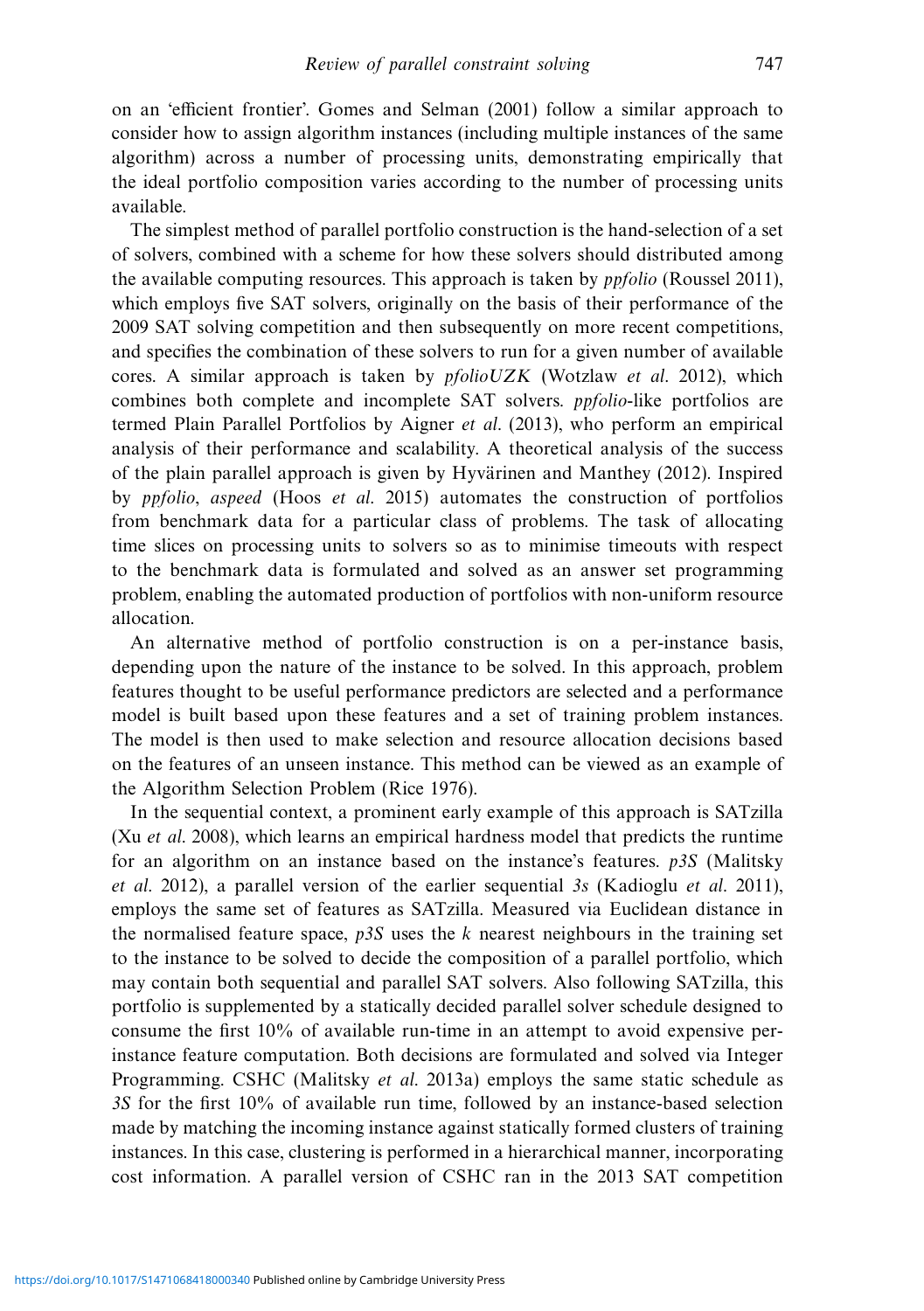(Malitsky et al. 2013b) deploying three separate instances of CSHC, each trained on a different category of the competition instances. Lindauer *et al.* (2015) demonstrate how to extend existing sequential algorithm selectors to rank candidates so as to construct a parallel portfolio from the top-ranked solvers. They also use aspeed to compute parallel pre-solving schedules.

In Constraint Programming, CPHydra (O'Mahony et al. 2008) employs casebased reasoning, storing feature-annotated instances and performance data in a case base, then retrieving the most similar case to an unseen problem instance. Yun and Epstein (2012) extend CPHydra to work in parallel, employing heuristics to create parallel portfolios from single-processor portfolios. Similarly to 3s, sunny-cp (Amadini et al. 2015b) employs a *k* nearest neighbour approach to select relevant training instances, based upon which solvers are selected, allocated a certain runtime and scheduled. sunny-cp2 (Amadini et al. 2015a) generates a parallel portfolio on *c* cores from a sunny-cp schedule by allocating to the first  $c - 1$  cores the solvers scheduled with the greatest allocated time and allocating the remainder to the final core so as to preserve their original schedule.  $\textit{sumn-vp2}$  can also solve constrained optimisation problems by supporting bounds communication between solvers.

Bordeaux et al. (2009) highlight the importance of sources of variability when the number of processing units is large. They identify three desirable qualities: scalable (different settings will result in different runtimes); favourable (varying from the default does not systematically worsen performance); solver-independent (exploiting the features of individual solvers prohibits re-usability). One such source of variability is in the configuration space of modern constraint or SAT solvers. The ACPP system (Lindauer *et al.* 2017) exploits this opportunity to construct parallel portfolios automatically from configurations of individual sequential solvers, sets of sequential solvers, or a combination of sequential and parallel solvers. Proteus (Hurley et al. 2014) provides further variety in the constituents of a portfolio by considering different encodings of a given problem (in this case into SAT) and different potential solvers for each. Similarly, Akgun et al.  $(2010)$  discuss the automated refinement via Conjure (Akgun et al. 2011; Akgun 2014; Wetter et al. 2015), which captures patterns in constraint modelling such as symmetry breaking (Frisch et al. 2007a; Akgün et al. 2013; Akgün et al. 2014) and matrix modelling (Flener *et al.* 2001; Flener *et al.* 2002), of multiple constraint models from an abstract specification in the Essence (Frisch et al. 2005; Frisch et al. 2007b; Frisch et al. 2008) language in order to form constraint model portfolios. Savile Row (Nightingale et al. 2017) prepares the generic constraint models produced by Conjure for particular constraint solvers as well as output to SAT. In doing so it applies a number of optional reformulations, such as common sub-expression elimination (Gent et al. 2008; Nightingale et al. 2014; Nightingale et al. 2015) and the addition of implied constraints (Colton and Miguel 2001; Frisch et al. 2004; Charnley et al. 2006), which could serve as an additional source of diversity in portfolio construction.

For further reading on algorithm selection and algorithm portfolios, see extensive surveys by Kotthoff (2014) and Smith-Miles (2009).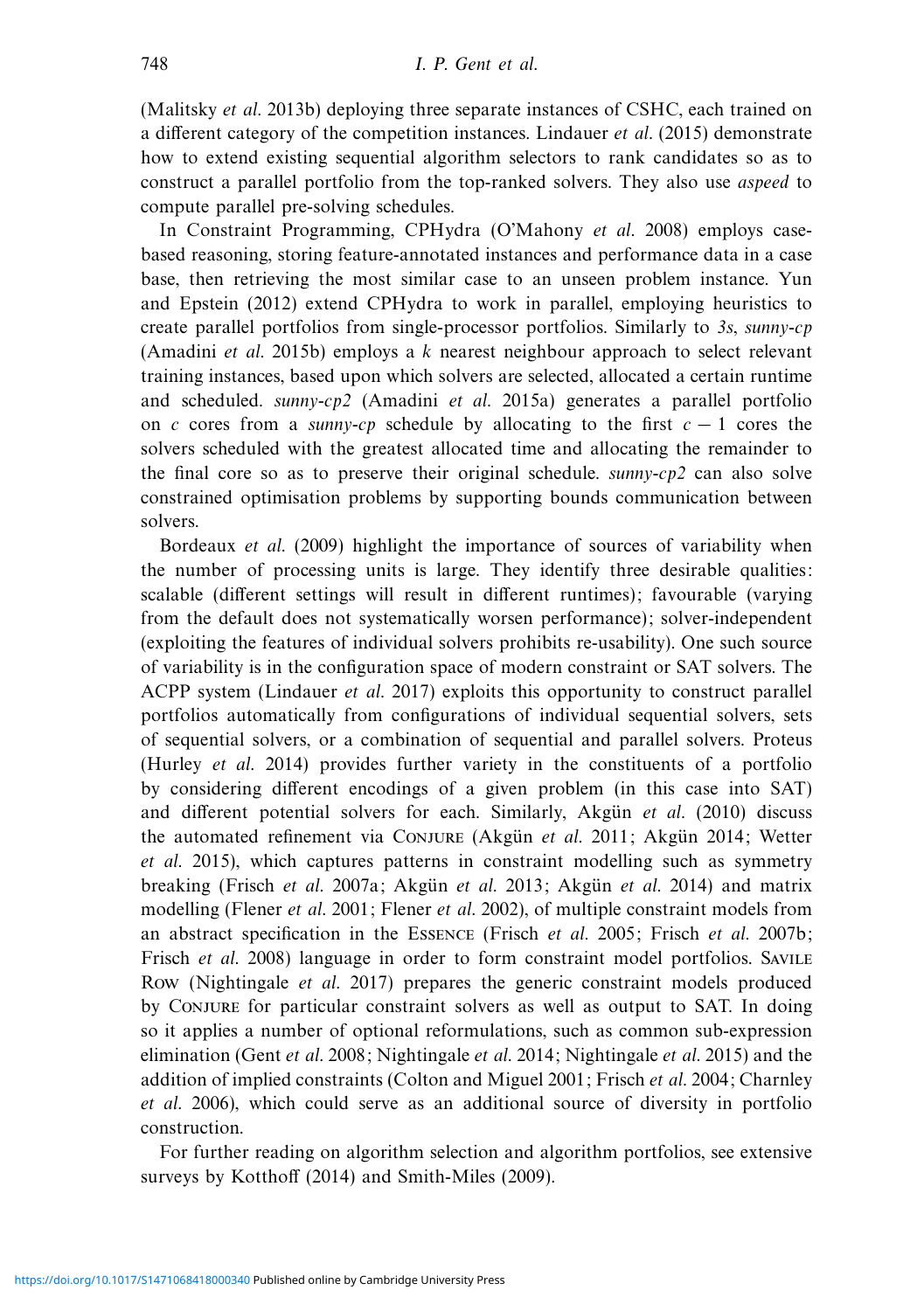## **7 Conclusion**

We have presented a survey of the literature on parallel constraint solving. There is a great variety of interesting work in this area, and we divided it into four broad categories: parallel consistency and propagation, parallelising the search process, multi-agent search, and portfolios. In each area, there are challenges, such as Kasif's (1990) proof of the P-completeness of establishing AC. Challenges remain in parallel SAT solving also (Hamadi and Wintersteiger 2013). However, recent results with work stealing, partitioning of the search space, portfolio approaches, and embarrassingly parallel search give considerable cause for optimism.

Multi-core computing is now the norm. Whether we would prefer the comfort of a faster single-processor world or not; therefore, we must embrace this paradigm. There seems to be little overall guidance that can be given on how best to exploit multi-core computers to speed up constraint solving. We hope at least that this survey will provide useful pointers to future researchers wishing to correct this situation.

#### **Acknowledgements**

We thank Christopher Jefferson for a number of useful discussions, and the reviewers of this journal for their suggestions, which greatly improved this paper.

#### **References**

- Aigner, M., Biere, A., Kirsch, C. M., Niemetz, A. and Preiner, M. 2013. Analysis of portfolio-style parallel SAT solving on current multi-core architectures. In POS@ SAT. 28–40.
- AKGÜN, Ö. 2014. Extensible Automated Constraint Modelling via Refinement of Abstract Problem Specifications. University of St Andrews.
- Akgün, Ö., Frisch, A. M., Gent, I. P., Hussain, B. S., Jefferson, C., Kotthoff, L., MIGUEL, I. AND NIGHTINGALE, P. 2013. Automated symmetry breaking and model selection in CONJURE. In International Conference on Principles and Practice of Constraint Programming. Springer, 107–116.
- AKGÜN, Ö., GENT, I. P., JEFFERSON, C., MIGUEL, I. AND NIGHTINGALE, P. 2014. Breaking conditional symmetry in automated constraint modelling with CONJURE. In Proc. of the Twenty-first European Conference on Artificial Intelligence. IOS Press, 3–8.
- Akgün, Ö., MIGUEL, I. AND JEFFERSON, C. 2010. Refining portfolios of constraint models with CONJURE. In Proc. of the 16th International Conference on Principles and Practice of Constraint Programming, Doctoral Programme Proceedings. 1–6.
- Akgün, Ö., Miguel, I., Jefferson, C., Frisch, A. M. AND HNICH, B. 2011. Extensible automated constraint modelling. In Proc. of the 25th AAAI Conference on Artificial Intelligence. AAAI Press, 4–11.
- Amadini, R., Gabbrielli, M. and Mauro, J. 2015a. A multicore tool for constraint solving. In Proc. of the 24th International Joint Conference on Artificial Intelligence. 232–238.
- Amadini, R., Gabbrielli, M. and Mauro, J. 2015b. SUNNY-CP: A sequential CP portfolio solver. In Proc. of the 30th Annual ACM Symposium on Applied Computing. ACM, 1861– 1867.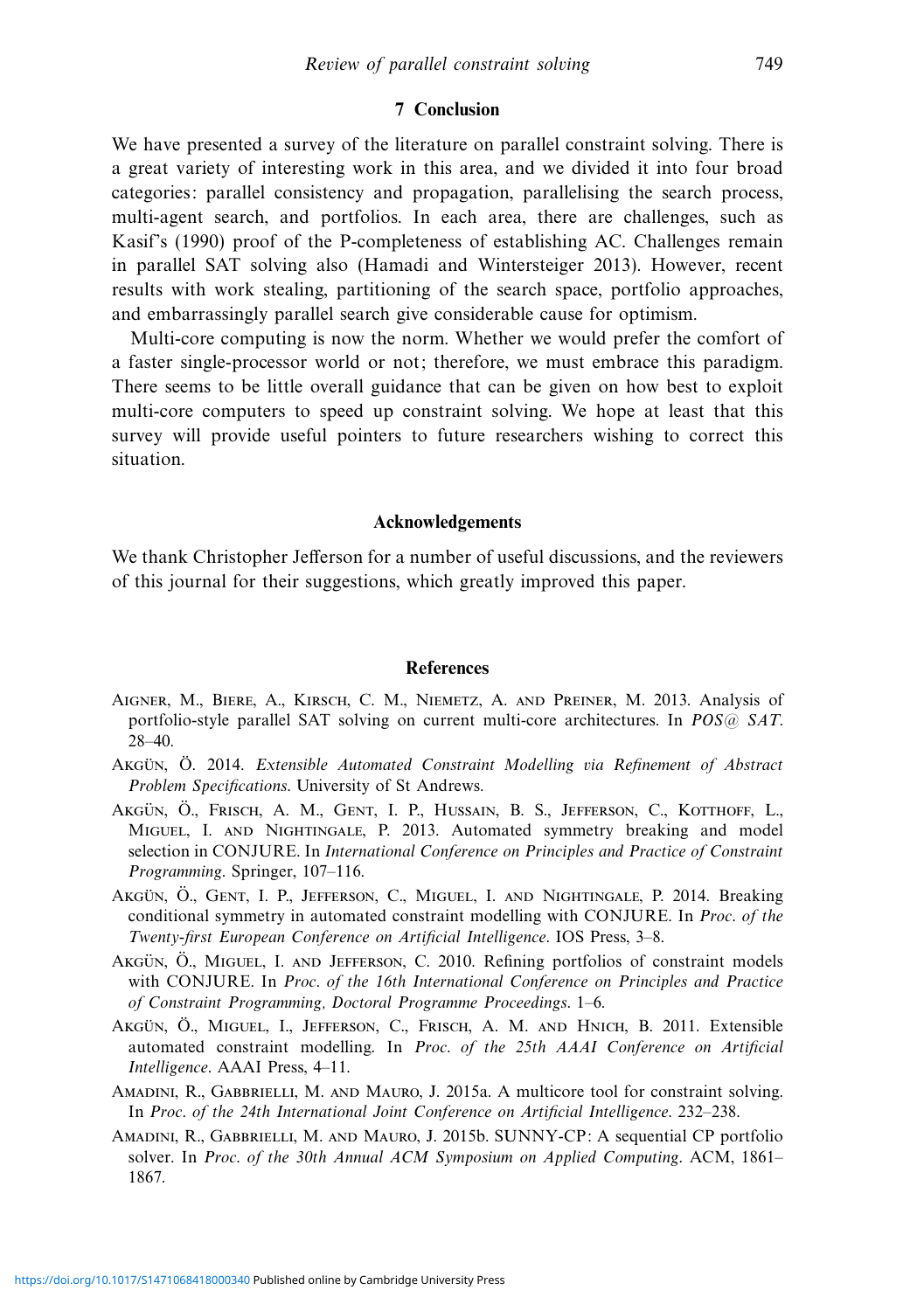- ARBELAEZ, A. AND CODOGNET, P. 2012. Massively parallel local search for SAT. In Proc. of the 24th IEEE International Conference on Tools with Artificial Intelligence. 57–64.
- ARBELAEZ, A. AND CODOGNET, P. 2013. From sequential to parallel local search for SAT. In Evolutionary Computation in Combinatorial Optimization. 157–168.
- Arbelaez, A. and Codognet, P. 2014. A GPU implementation of parallel constraint-based local search. In Proc. of 22nd Euromicro International Conference on Parallel, Distributed and Network-Based Processing. IEEE, 648–655.
- Arbelaez, A. and Hamadi, Y. 2011. Improving parallel local search for SAT. In Proc. of International Conference on Learning and Intelligent Optimization. 46–60.
- Audemard, G., Hoessen, B., Jabbour, S., Lagniez, J.-M. and Piette, C. 2012. Revisiting clause exchange in parallel SAT solving. In Proc. of the 15th International Conference on Theory and Applications of Satisfiability Testing. 200–213.
- Audemard, G. and Simon, L. 2014. Lazy clause exchange policy for parallel SAT solvers. In Proc. of the 17th International Conference on Theory and Applications of Satisfiability Testing. 197–205.
- Bader, D. A., Hart, W. E. and Phillips, C. A. 2005. Parallel algorithm design for branch and bound. In Tutorials on Emerging Methodologies and Applications in Operations Research, vol. 76, Chap. 5, Harvey J. Greenberg, Ed. International Series in Operations Research & Management Science. Springer, New York, NY, USA, 1–44.
- Balyo, T., Sanders, P. and Sinz, C. 2015. HordeSat: A massively parallel portfolio SAT solver. In Proc. of International Conference on Theory and Applications of Satisfiability Testing. 156–172.
- BAUDOT, B. AND DEVILLE, Y. 1997. Analysis of distributed arc-consistency algorithms. Tech. Rep. RR-97-07, Université catholique de Louvain.
- Bergman, D., Cire, A. A., Sabharwal, A., Samulowitz, H., Saraswat, V. and van Hoeve, W.-J. 2014. Parallel combinatorial optimization with decision diagrams. In Proc. of International Conference on AI and OR Techniques in Constriant Programming for Combinatorial Optimization Problems. Springer, 351–367.
- Biere, A. 2010. Lingeling, Plingeling, PicoSAT and PrecoSAT at SAT Race 2010. Tech. Rep. 10/1, FMV Reports Series. Institute for Formal Models and Verification, Johannes Kepler University.
- Biere, A. 2013. Lingeling, plingeling and treengeling entering the SAT competition 2013. In Proc. of SAT Competition 2013, A. Balint, A. Belov, M. Heule and M. Järvisalo, Eds. Vol. B-2013-1 of Department of Computer Science Series of Publications B. University of Helsinki, 51–52.
- Bordeaux, L., Hamadi, Y. and Samulowitz, H. 2009. Experiments with massively parallel constraint solving. In Proc. of the 21st International Joint Conference on Artificial Intelligence. 443–448.
- CAMPEOTTO, F., DAL PALÙ, A., DOVIER, A., FIORETTO, F. AND PONTELLI, E. 2014a. Exploring the use of GPUs in constraint solving. In Proc. of the 16th International Symposium on Practical Aspects of Declarative Languages. 152–167.
- Campeotto, F., Dovier, A., Fioretto, F. and Pontelli, E. 2014b. A GPU implementation of large neighborhood search for solving constraint optimization problems. In Proc. of the 21st European Conference on Artificial Intelligence. 189–194.
- Caniou, Y., Codognet, P., Diaz, D. and Abreu, S. 2011. Experiments in parallel constraintbased local search. In Proc. of Evolutionary Computation in Combinatorial Optimization: 11th European Conference, Torino, Italy, April 27–29, 2011, 96–107.
- Caniou, Y., Codognet, P., Richoux, F., Diaz, D.and Abreu, S. 2015. Large-scale parallelism for constraint-based local search: the costas array case study. Constraints 20, 1, 30–56.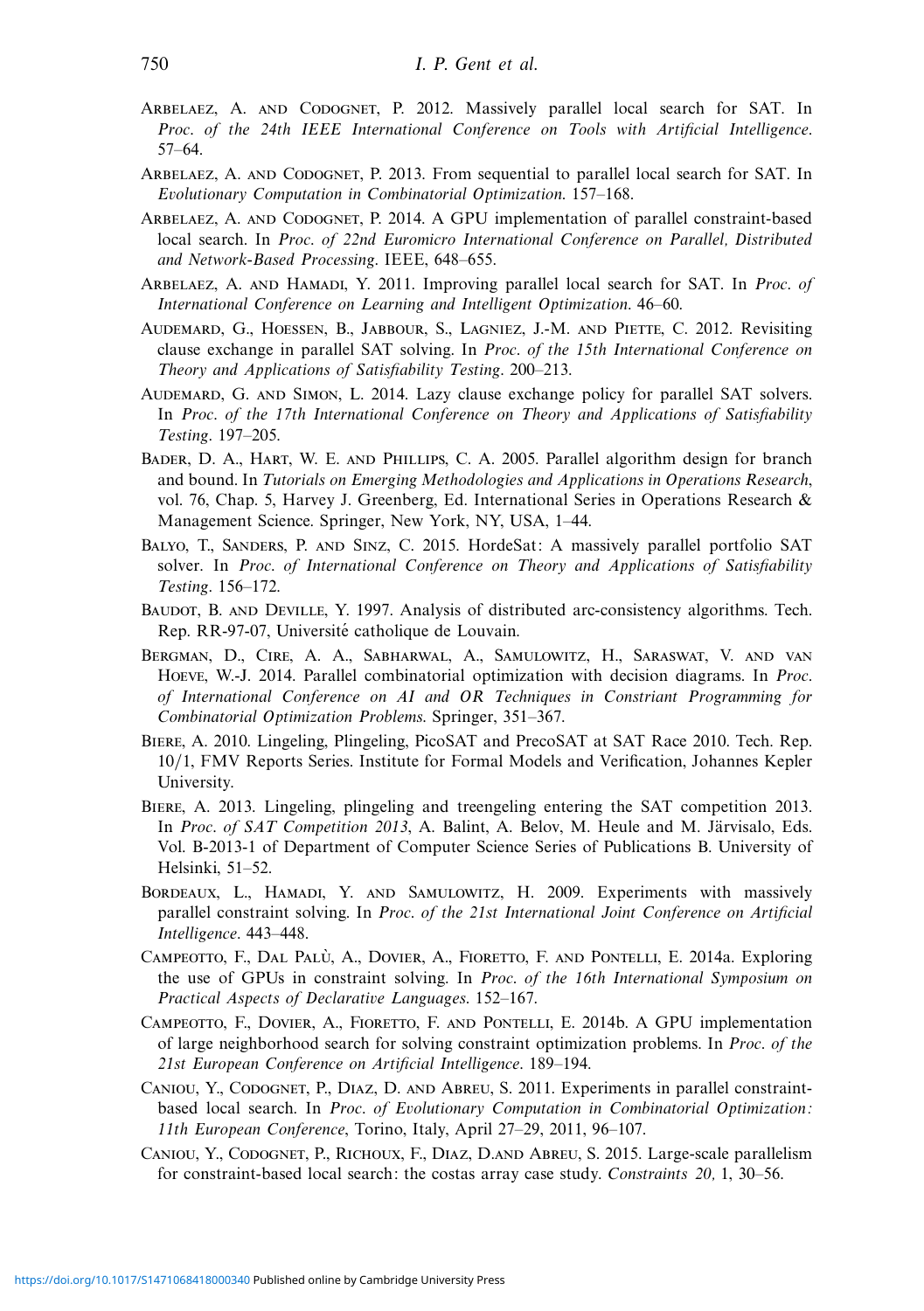- Charnley, J., Colton, S. and Miguel, I. 2006. Automatic generation of implied constraints. In Proc. of the 17th European Conference on Artificial Intelligence. Vol. 141, 73–77.
- Chrabakh, W. and Wolski, R. 2006. GridSAT: A system for solving satisfiability problems using a computational grid. Parallel Computing 32, 9, 660–687.
- Chu, G., Schulte, C., and Stuckey, P. 2009. Confidence-based work stealing in parallel constraint programming. In Principles and Practices of Constraint Programming. Springer, 226–241.
- Chu, G., Stuckey, P. J. and Harwood, A. 2008. PMiniSAT: A parallelization of MiniSAT 2.0. In SAT Race 2008.
- Cire, A. A., Kadioglu, S. and Sellmann, M. 2014. Parallel restarted search. In Proc. of the 28th AAAI Conference on Artificial Intelligence, 842–848.
- Clearwater, S. H., Huberman, B. A. and Hogg, T. 1991. Cooperative solution of constraint satisfaction problems. Science 254, 1181-1183.
- Clocksin, W. 1987. Principles of the Delphi parallel inference machine. The Computer Journal 30, 5, 386–392.
- Colton, S. and Miguel, I. 2001. Constraint generation via automated theory formation. In Proc. of the 7th International Conference on Principles and Practice of Constraint Programming. Springer, 575–579.
- Crainic, T. G., Le Cun, B. and Roucairol, C. 2006. Parallel branch-and-bound algorithms. In Parallel Combinatorial Optimization. John Wiley & Sons, Hoboken, NJ, USA,  $1-28$ .
- DAL PALU, A., DOVIER, A., FORMISANO, A. AND PONTELLI, E. 2015. CUD@SAT: SAT solving on GPUs. Journal of Experimental & Theoretical Artificial Intelligence 27, 293–316.
- Davenport, A. J., Tsang, E. P. K., Wang, C. J. and Zhu, K. 1994. GENET: A connectionist architecture for solving constraint satisfaction problems by iterative improvement. In Proc. of the 12th National Conference on Artificial Intelligence. 325–330.
- de Bruin, A., Kindervater, G. A. P. and Trienekens, H. W. J. M. 1995. Asynchronous parallel branch and bound and anomalies. In Proc. of 2nd International Workshop Parallel Algorithms for Irregularly Structured Problems, Lyon, France, Sep. 4–6, 1995, A. Ferreira and J. D. P. Rolim, Eds. Lecture Notes in Computer Science, vol. 980. Springer, 363–377.
- Diaz, D. 2001. Yet another local search method for constraint solving. In Proc. of Stochastic Algorithms: Foundations and Applications. Lecture Notes in Computer Science, vol. 2264, 73–90.
- DIAZ, D., ABREU, S. AND CODOGNET, P. 2012. Targeting the cell broadband engine for constraint-based local search. Concurrency and Computation: Practice and Experience 24, 6, 647–660.
- Dovier, A., Formisano, A., Pontelli, E. and Vella, F. 2016. A GPU implementation of the ASP computation. In Proc. of Practical Aspects of Declarative Languages – 18th International Symposium. 30–47.
- Drakakis, K. 2006. A review of Costas arrays. Journal of Applied Mathematics 2006, 32.
- Ehlers, T. and Stuckey, P. J. 2016. Parallelizing constraint programming with learning. In Proc. of Integration of AI and OR Techniques in Constraint Programming – 13th International Conference, Banff, AB, Canada, May 29–June 1, 2016, C. Quimper, Ed. Lecture Notes in Computer Science, vol. 9676. Springer, 142–158.
- Faltings, B. 2006. Distributed constraint programming. In Handbook of Constraint Programming, Foundations of Artificial Intelligence, Francesca Rossi, Peter van Beek and Toby Walsh, Eds., 699–729.
- Fioretto, F., Le, T., Pontelli, E., Yeoh, W. and Son, T. C. 2015. Exploiting GPUs in solving (distributed) constraint optimization problems with dynamic programming. In Proc. of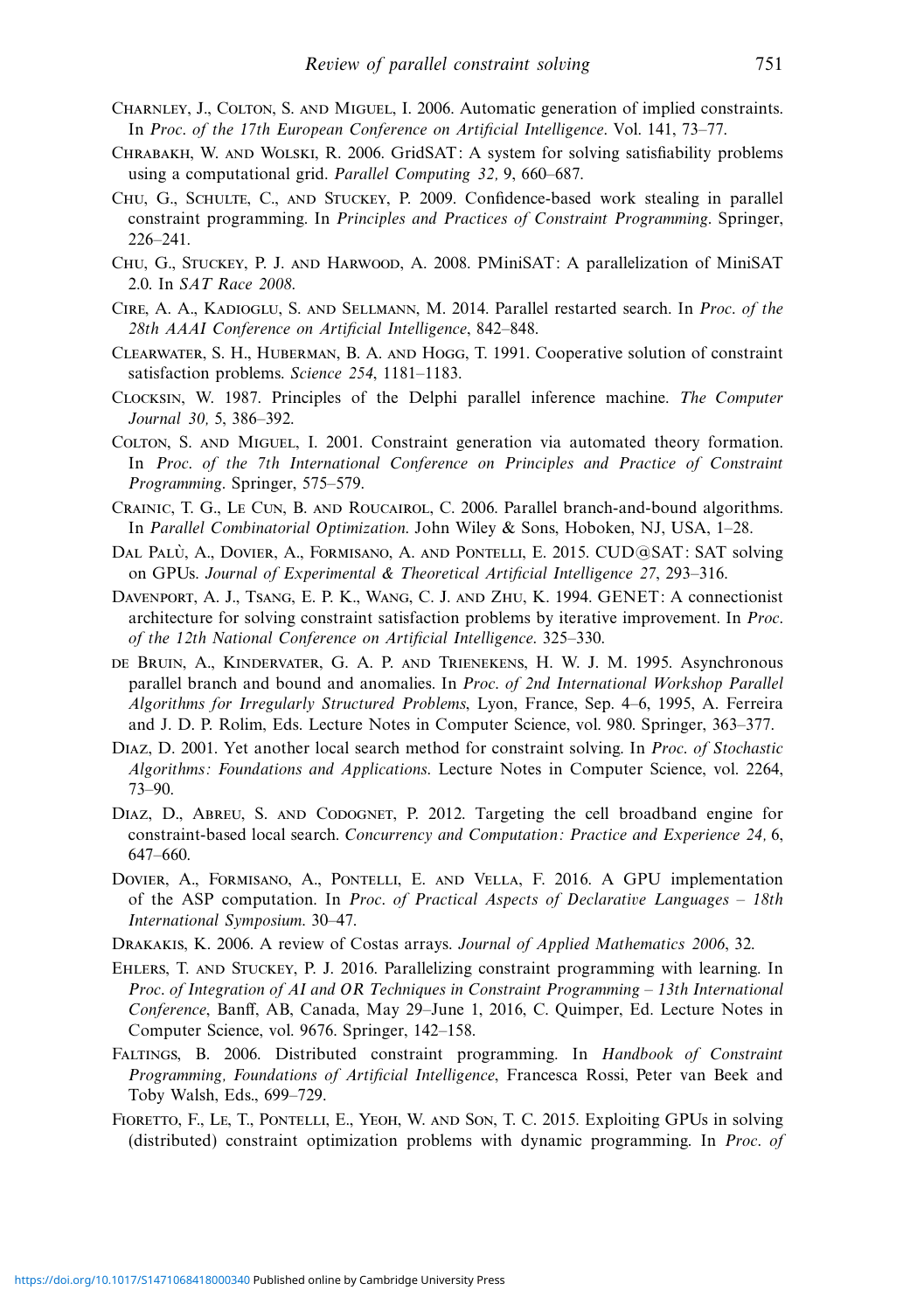the 21st International Conference on Principles and Practice of Constraint Programming. 121–139.

- FIORETTO, F., LE, T., YEOH, W., PONTELLI, E. AND SON, T. C. 2014. Improving DPOP with branch consistency for solving distributed constraint optimization problems. In Proc. of the 20th International Conference on Principles and Practice of Constraint Programming. 307–323.
- Fioretto, F., Yeoh, W. and Pontelli, E. 2016. A dynamic programming-based MCMC framework for solving DCOPs with GPUs. In Proc. of the 22nd International Conference on Principles and Practice of Constraint Programming. 813–831.
- Fischetti, M., Monaci, M. and Salvagnin, D. 2014. Self-splitting of workload in parallel computation. In Proc. of Integration of AI and OR Techniques in Constraint Programming – 11th International Conference, Cork, Ireland, May 19–23, 2014, H. Simonis, Ed. Lecture Notes in Computer Science, vol. 8451. Springer, 394–404.
- Flener, P., Frisch, A., Hnich, B., Kiziltan, Z., Miguel, I., Pearson, J. and Walsh, T. 2001. Symmetry in matrix models. In Proc. of SymCon'01, the 1st International Workshop on Symmetry in CSPs.
- Flener, P., Frisch, A. M., Hnich, B., Kiziltan, Z., Miguel, I. and Walsh, T. 2002. Matrix modelling: Exploiting common patterns in constraint programming. In Proc. of the International Workshop on Reformulating Constraint Satisfaction Problems. 27–41.
- FREUDER, E. C. 1982. A sufficient condition for backtrack-free search. Journal of the ACM 29, 1, 24–32.
- FRISCH, A. M., GRUM, M., JEFFERSON, C., HERNANDEZ, B. M. AND MIGUEL, I. 2005. The essence of Essence: A constraint language for specifying combinatorial problems. In Proc. of the 4th International Workshop on Modelling and Reformulating Constraint Satisfaction Problems. 73–88.
- Frisch, A. M., Grum, M., Jefferson, C., Hernandez, B. M. and Miguel, I. 2007a. The design of Essence: A constraint language for specifying combinatorial problems. In Proc. of the 20th International Joint Conference on Artificial Intelligence. 80–87.
- FRISCH, A. M., HARVEY, W., JEFFERSON, C., HERNÁNDEZ, B. M. AND MIGUEL, I. 2008. Essence: A constraint language for specifying combinatorial problems. Constraints 13, 3, 268–306.
- FRISCH, A. M., JEFFERSON, C., HERNANDEZ, B. M. AND MIGUEL, I. 2007b. Symmetry in the generation of constraint models. In Proc. of the International Symmetry Conference.
- FRISCH, A. M., JEFFERSON, C. AND MIGUEL, I. 2004. Symmetry breaking as a prelude to implied constraints: A constraint modelling pattern. In Proc. of the 16th European Conference on Artificial Intelligence. 171–175.
- FRÜHWIRTH, T. W., MICHEL, L. AND SCHULTE, C. 2006. Constraints in procedural and concurrent languages. In Handbook of Constraint Programming, Foundations of Artificial Intelligence, Francesca Rossi, Peter van Beek, Toby Walsh, Eds., 453–494.
- FURUKAWA, K. AND UEDA, K. 1988. GHC A language for a new age of parallel programming. In Proc. of Foundations of Software Technology and Theoretical Computer Science, 8th Conference, Pune, India, December 21–23, 1988, K. V. Nori and S. Kumar, Eds. Lecture Notes in Computer Science, vol. 338. Springer, 364–376.
- Garcia, V., Debreuve, E. and Barlaud, M. 2008. Fast k nearest neighbor search using GPU. In Proc. of 2008 IEEE Computer Society Conference on Computer Vision and Pattern Recognition Workshops. 1–6.
- Gecode Team. 2006. Gecode: Generic constraint development environment. URL: http://www.gecode.org
- Gent, I. P., Jefferson, C., Miguel, I., Moore, N. C. A., Nightingale, P., Prosser, P. and Unsworth, C. 2011. A preliminary review of literature on parallel constraint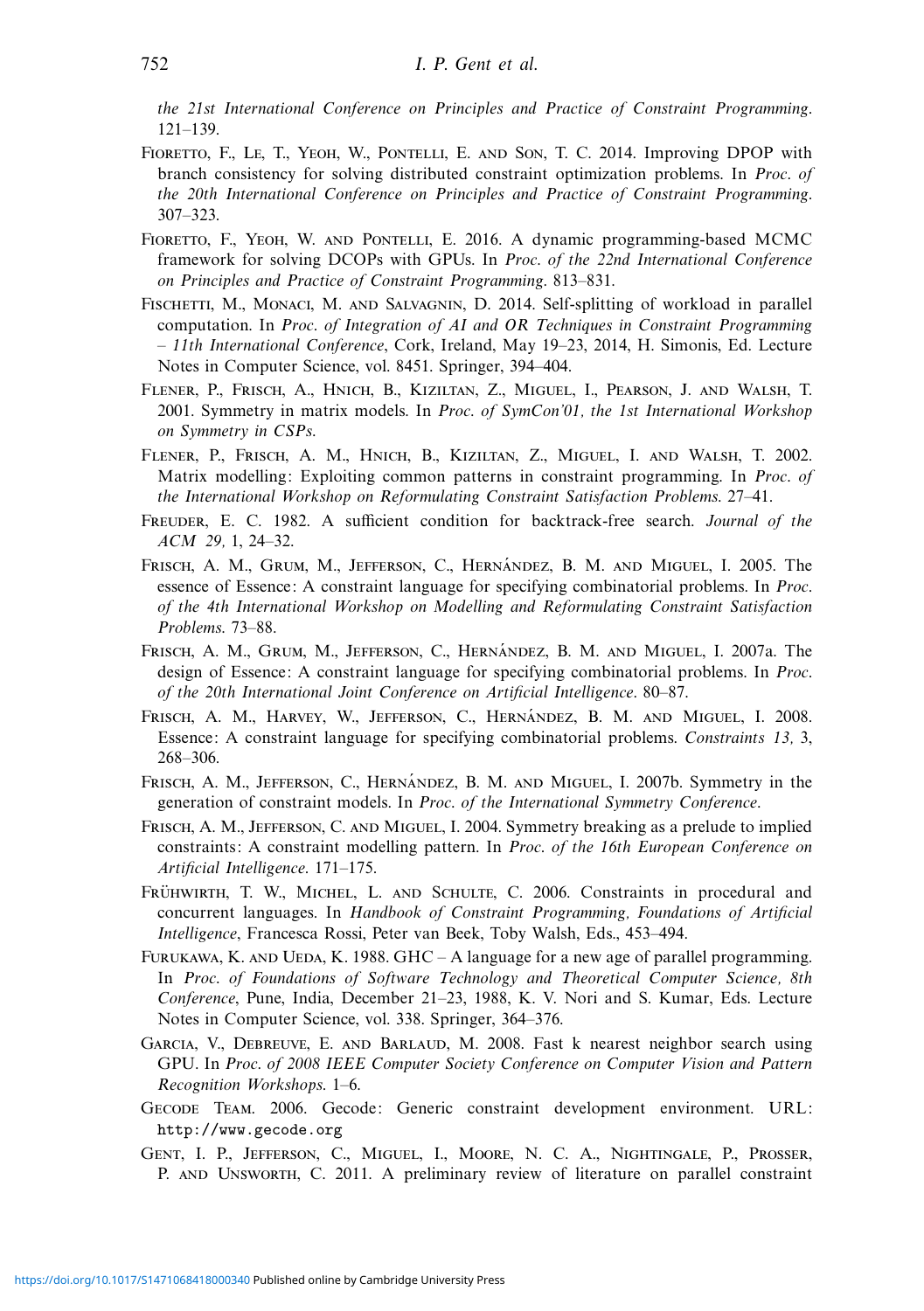solving. In Proc. of PMCS 2011 Workshop on Parallel Methods for Constraint Solving. 499–504.

- Gent, I. P., Miguel, I. and Rendl, A. 2008. Common subexpression elimination in automated constraint modelling. In Proc. of the International Workshop on Modeling and Solving Problems with Constraints. 24–30.
- Gharbi, N. 2015. Using parallel singleton arc consistency to enhance constraint solving. In Proc. of the 27th IEEE International Conference on Tools with Artificial Intelligence. 17–24.
- Gomes, C. P. and Selman, B. 2001. Algorithm portfolios. Artificial Intelligence 126, 1/2, 43–62.
- Granvilliers, L. and Hains, G. 2000. A conservative scheme for parallel interval narrowing. Information Processing Letters 74, 3/4, 141–146.
- Grinshpoun, T., Grubshtein, A., Zivan, R., Netzer, A. and Meisels, A. 2013. Asymmetric distributed constraint optimization problems. Journal of Artificial Intelligence Research 47, 613–647.
- GUO, L., HAMADI, Y., JABBOUR, S. AND SAIS, L. 2010. Diversification and intensification in parallel SAT solving. In Proc. of 16th International Conference on Principles and Practice of Constraint Programming. 252–265.
- Gustafson, J. L. 1988. Reevaluating Amdahl's law. Communications of the ACM 31, 5, 532–533.
- Hamadi, Y. 2002. Optimal distributed arc-consistency. Constraints 7, 3/4, 367–385.
- HAMADI, Y., JABBOUR, S., PIETTE, C. AND SAIS, L. 2011. Deterministic parallel DPLL. Journal on Satisfiability, Boolean Modeling and Computation 7, 4, 127–132.
- Hamadi, Y., Jabbour, S. and Sais, L. 2009a. Control-based clause sharing in parallel SAT solving. In Proc. of 21st International Joint Conference on Artificial Intelligence. 499–504.
- HAMADI, Y., JABBOUR, S. AND SAIS, L. 2009b. ManySAT: A parallel SAT solver. Journal on Satisfiability, Boolean Modeling and Computation 6, 245–262.
- Hamadi, Y. and Wintersteiger, C. 2013. Seven challenges in parallel SAT solving. AI Magazine 34, 2, 99–106.
- HELD, J., BAUTISTA, J. AND KOEHL, S. 2006. From a Few Cores to Many: A Tera-Scale Computing Research Overview. Intel White Paper.
- HENZ, M., SMOLKA, G. AND WÜRTZ, J. 1993. Oz A programming language for multiagent systems. In Proc. of the 13th International Joint Conference on Artificial Intelligence, Chambéry, France, August 28–September 3, 1993, R. Bajcsy, Ed. Morgan Kaufmann, 404–409.
- Heule, M. J., Kullmann, O., Wieringa, S. and Biere, A. 2011. Cube and conquer: Guiding CDCL SAT solvers by lookaheads. In Haifa Verification Conference. Springer, 50–65.
- Heule, M. J. H. and Kullmann, O. 2017. The science of brute force. Communications of the ACM 60, 70–79.
- HEULE, M. J. H., KULLMANN, O. AND MAREK, V. W. 2016. Solving and verifying the boolean pythagorean triples problem via cube-and-conquer. In Proc. of the 19th International Conference on Theory and Applications of Satisfiability Testing. 228–245.
- HIRAYAMA, K. AND YOKOO, M. 2005. The distributed breakout algorithms. Artificial Intelligence 161, 1/2, 89–115.
- HÖLLDOBLER, S., MANTHEY, N., NGUYEN, V. H., STECKLINA, J. AND STEINKE, P. 2011. A short overview on modern parallel SAT-solvers. In Proc. of International Conference on Advanced Computer Science and Information Systems. 201–206.
- Hoos, H., Kaminski, R., Lindauer, M. and Schaub, T. 2015. aspeed: Solver scheduling via answer set programming. Theory and Practice of Logic Programming 15, 1, 117–142.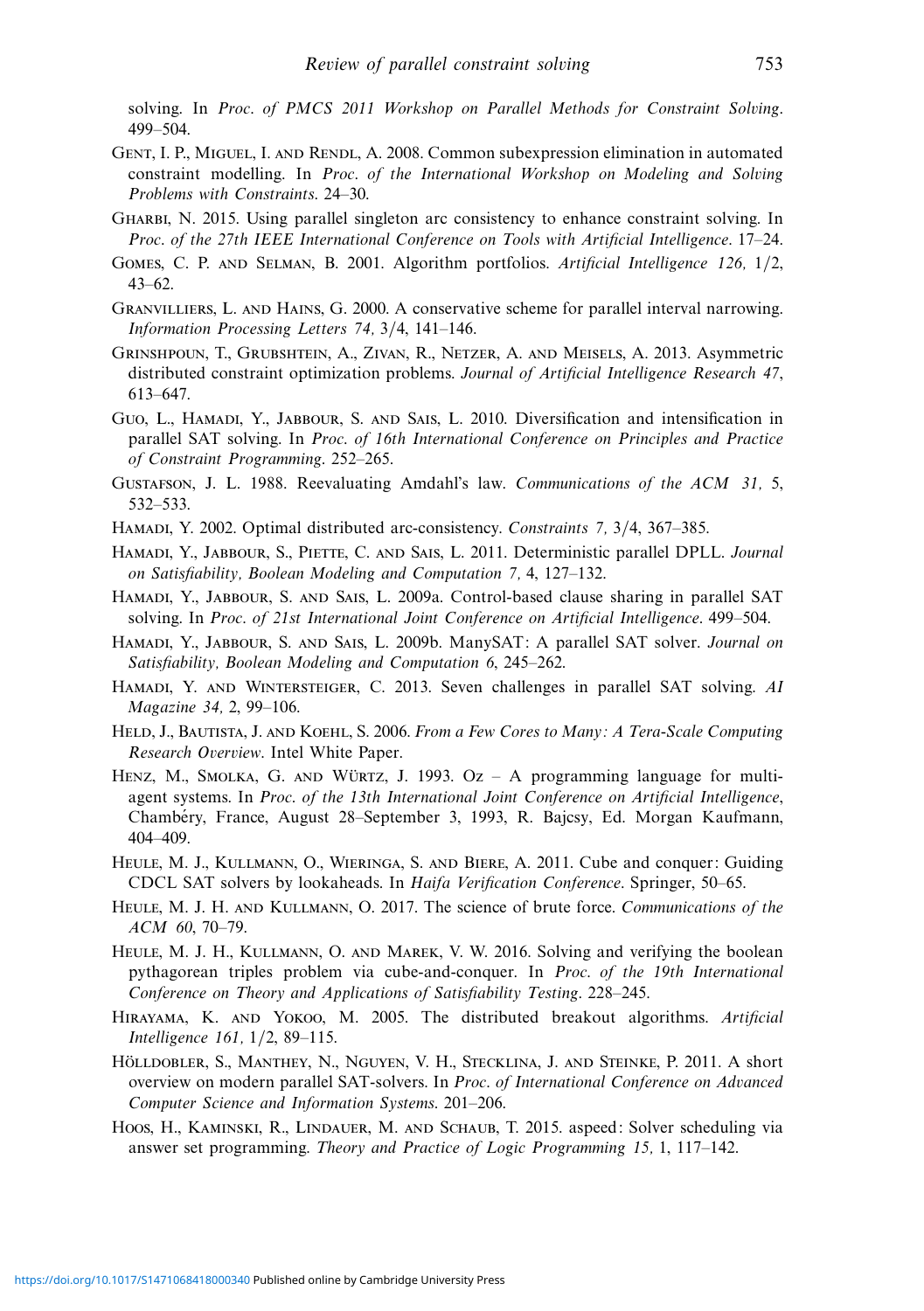- Huberman, B. A., Lukose, R. M. and Hogg, T. 1997. An economics approach to hard computational problems. Science 275, 5296, 51–54.
- Hurley, B., Kotthoff, L., Malitsky, Y. and O'Sullivan, B. 2014. Proteus: A hierarchical portfolio of solvers and transformations. In Proc. of International Conference on AI and OR Techniques in Constraint Programming for Combinatorial Optimization Problems. Springer International Publishing, 301–317.
- HYVÄRINEN, A., JUNTTILA, T. AND NIEMELÄ, I. 2009. Incorporating clause learning in grid-based randomized SAT solving. Journal on Satisfiability, Boolean Modeling and Computation 6, 223–244.
- HYVÄRINEN, A. E. J. AND MANTHEY, N. 2012. Designing scalable parallel SAT solvers. In Theory and Applications of Satisfiability Testing –  $SAT$  2012, A. Cimatti and R. Sebastiani, Eds. Springer, Berlin, Heidelberg, 214–227.
- Jaffar, J., Santosa, A. E., Yap, R. H. C. and Zhu, K. Q. 2004. Scalable distributed depth-first search with greedy work stealing. In Proc. of 16th IEEE International Conference on Tools with Artificial Intelligence. 98–103.
- JÄRVISALO, M., HEULE, M. AND BIERE, A. 2012. Inprocessing rules. In Proc. of the 6th International Joint Conference on Automated Reasoning. 355–370.
- Kadioglu, S., Malitsky, Y., Sabharwal, A., Samulowitz, H. and Sellmann, M. 2011. Algorithm selection and scheduling. In Proc. of International Conference on Principles and Practice of Constraint Programming. Springer, 454–469.
- Karp, R. M. and Zhang, Y. 1993. Randomized parallel algorithms for backtrack search and branch-and-bound computation. Journal of the ACM 40, 765–789.
- Kasif, S. 1990. On the parallel complexity of discrete relaxation in constraint satisfaction networks. Artificial Intelligence 45, 3, 275–286.
- Kasif, S. and Delcher, A. L. 1994. Local consistency in parallel constraint satisfaction networks. Artificial Intelligence 69, 1/2, 307–327.
- Katsirelos, G., Sabharwal, A., Samulowitz, H. and Simon, L. 2013. Resolution and parallelizability: Barriers to the efficient parallelization of SAT solvers. In Proc. of the 27th AAAI Conference on Artificial Intelligence. 481–488.
- Kirousis, L. M. 1993. Fast parallel constraint satisfaction. Artificial Intelligence 64, 1, 147–160.
- KOTTHOFF, L. 2014. Algorithm selection for combinatorial search problems: A survey.  $AI$ Magazine 35, 3, 48–60.
- KOTTHOFF, L. AND MOORE, N. C. A. 2010. Distributed solving through model splitting. In Proc. of 3rd Workshop on Techniques for Implementing Constraint Programming Systems.
- Lai, T. and Sahni, S. 1984. Anomalies in parallel branch-and-bound algorithms. Communications of the ACM 27, 6, 594–602.
- LÉAUTÉ, T., OTTENS, B. AND SZYMANEK, R. 2009. FRODO 2.0: An open-source framework for distributed constraint optimization. In Proc. of the IJCAI'09 Distributed Constraint Reasoning Workshop, Pasadena, California, USA, 160–164. URL: https://frodo-ai.tech
- Li, G. and Wah, B. W. 1986. Coping with anomalies in parallel branch-and-bound algorithms. IEEE Transactions on Computers 35, 6, 568–573.
- LINDAUER, M., HOOS, H. AND HUTTER, F. 2015. From sequential algorithm selection to parallel portfolio selection. In International Conference on Learning and Intelligent Optimization. Springer, 1–16.
- Lindauer, M., Hoos, H., Leyton-Brown, K. and Schaub, T. 2017. Automatic construction of parallel portfolios via algorithm configuration. Artificial Intelligence 244, 272–290.
- MACHADO, R., PEDRO, V. AND ABREU, S. 2013. On the scalability of constraint programming on hierarchical multiprocessor systems. In Proc. of 42nd International Conference on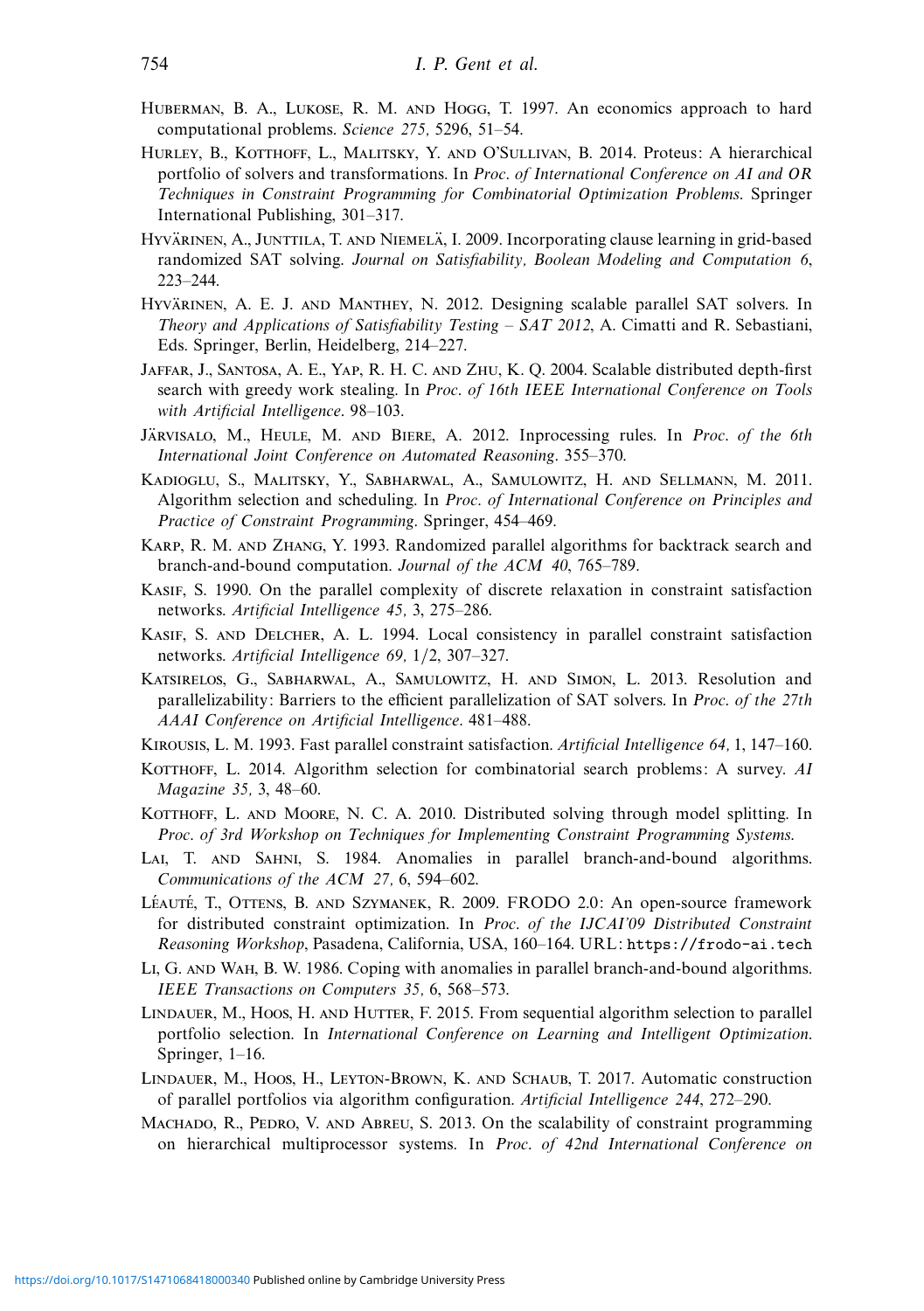Parallel Processing, ICPP 2013, Lyon, France, October 1–4, 2013. IEEE Computer Society, 530–535.

- MAHER, M. J. 1987. Logic semantics for a class of committed-choice programs. In Proc. of the 4th International Conference on Logic Programming, Melbourne, Victoria, Australia, May 25–29, 1987, J. Lassez, Ed. MIT Press, 858–876.
- MALAPERT, A., RÉGIN, J.-C. AND REZGUI, M. 2016. Embarrassingly parallel search in constraint programming. Journal of Artificial Intelligence Research 57, 421–464.
- Malitsky, Y., Sabharwal, A., Samulowitz, H. and Sellmann, M. 2012. Parallel SAT solver selection and scheduling. In Proc. of the 18th International Conference on Principles and Practice of Constraint Programming. Springer, 512–526.
- Malitsky, Y., Sabharwal, A., Samulowitz, H. and Sellmann, M. 2013a. Algorithm portfolios based on cost-sensitive hierarchical clustering. In Proc. of the 23rd International Joint Conference on Artificial Intelligence. 608–614.
- Malitsky, Y., Sabharwal, A., Samulowitz, H. and Sellmann, M. 2013b. Parallel Lingeling, CCASat, and CSCH-based portfolios. In *Proc. of the SAT Competition 2013*. 26–27.
- Manolios, P. and Zhang, Y. 2006. Implementing survey propagation on graphics processing units. In Proc. of Theory and Applications of Satisfiability Testing  $-$  SAT 2006. Lecture Notes in Computer Science. vol. 4121. 311–324.
- Manthey, N. 2011a. A More Efficient Parallel Unit Propagation, Tech. Rep. 11-04, Knowledge Representation and Reasoning. Technische Universität Dresden.
- MANTHEY, N. 2011b. Parallel sat solving using more cores. In *Proc. of Pragmatics of SAT* Workshop.
- Martins, R., Manquinho, V. and Lynce, I. 2012. An overview of parallel SAT solving. Constraints 17, 304–347.
- McCreesh, C. and Prosser, P. 2015. The shape of the search tree for the maximum clique problem and the implications for parallel branch and bound. ACM Transactions on Parallel Computing 2, 1, 8:1–8:27.
- MENOUER, T., REZGUI, M., CUN, B. L. AND RÉGIN, J. 2016. Mixing static and dynamic partitioning to parallelize a constraint programming solver. International Journal of Parallel Programming 44, 3, 486–505.
- Michel, L., See, A. and Van Hentenryck, P. 2006. Distributed constraint-based local search. In Proc. of Principles and Practice of Constraint Programming – CP 2006. 344–356.
- Michel, L., See, A. and Van Hentenryck, P. 2007. Parallelizing constraint programs transparently. In Proc. of Principles and Practice of Constraint Programming  $-$  CP 2007. 514–528.
- Michel, L., See, A. and Van Hentenryck, P. 2009. Parallel and distributed local search in COMET. Computers & Operations Research 36, 2357–2375.
- Moisan, T., Gaudreault, J. and Quimper, C.-G. 2013. Parallel discrepancy-based search. In Proc. of the 19th International Conference on Principles and Practice of Constraint Programming. 30–46.
- Moisan, T., Quimper, C.-G. and Gaudreault, J. 2014. Parallel depth-bounded discrepancy search. In Proc. of International Conference on AI and OR Techniques in Constraint Programming for Combinatorial Optimization Problems. Springer, 377–393.
- Montelius, J. and Ali, K. A. M. 1996. An and/or-parallel implementation of AKL. New Generation Computing 14, 1, 31–52.
- Munawar, A., Wahib, M., Munetomo, M. and Akama, K. 2009. Hybrid of genetic algorithm and local search to solve MAX-SAT problem using nVidia CUDA framework. Genetic Programming and Evolvable Machines 10, 391–415.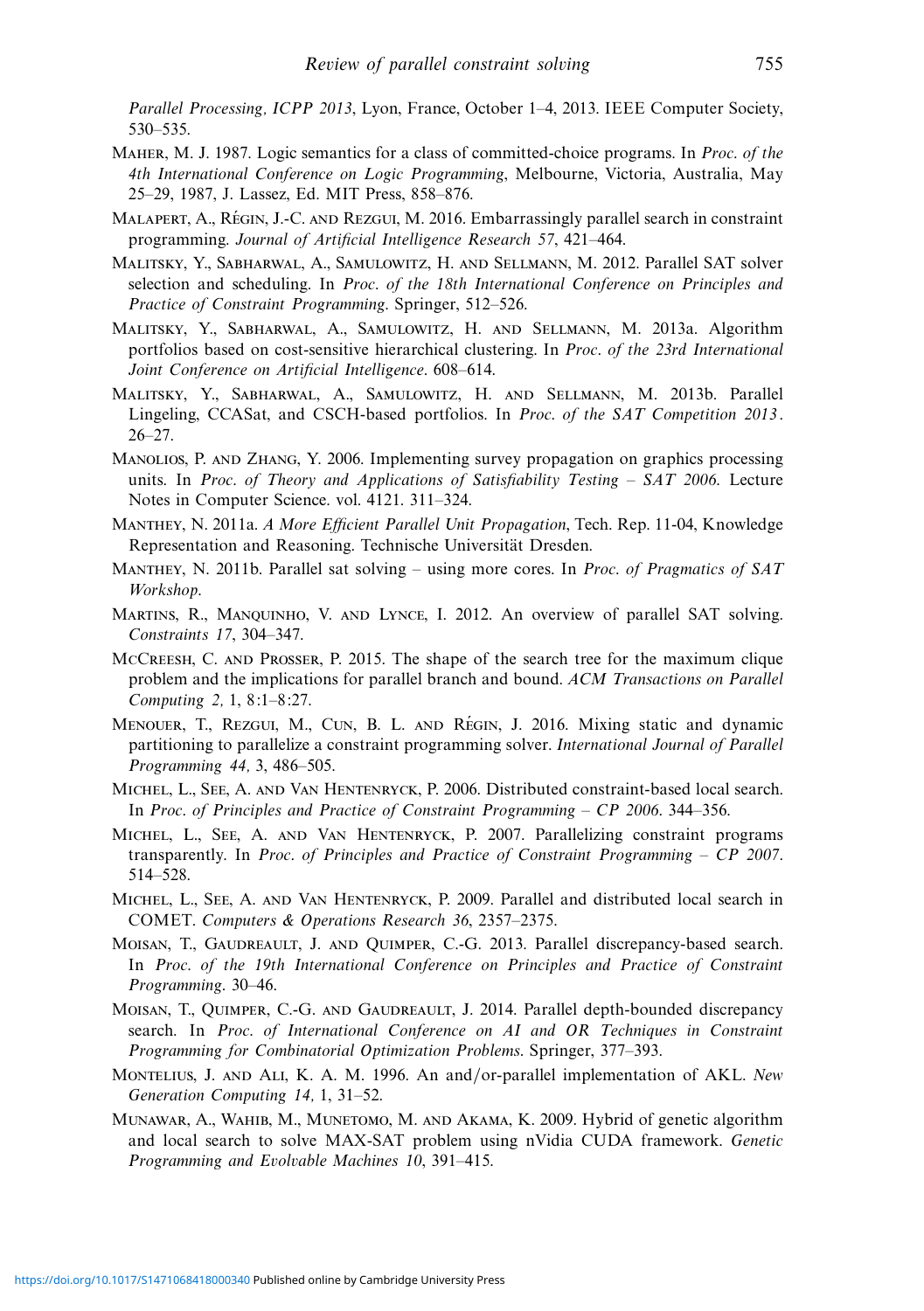- Munera, D., Diaz, D. and Abreu, S. 2014. Towards parallel constraint-based local search with the X10 language. In *Declarative Programming and Knowledge Management*: Declarative Programming Days, KDPD 2013, Unifying INAP, WFLP, and WLP, Kiel, Germany, September 11–13, 2013, Revised Selected Papers, M. Hanus and R. Rocha, Eds. Springer International Publishing, 169–184.
- Munera, D., Diaz, D., Abreu, S. and Codognet, P. 2014. A parametric framework for cooperative parallel local search. In Evolutionary Computation in Combinatorial Optimisation: 14th European Conference, EvoCOP 2014, Granada, Spain, April 23-25, 2014, Revised Selected Papers, C. Blum and G. Ochoa, Eds. Springer, Berlin, Heidelberg, 13–24.
- Munera, D., Diaz, D., Abreu, S., Rossi, F., Saraswat, V. A. and Codognet, P. 2015. Solving hard stable matching problems via local search and cooperative parallelization. In Proc. of the 29th AAAI Conference on Artificial Intelligence. 1212–1218.
- Netzer, A., Meisels, A. and Zivan, R. 2016. Distributed envy minimization for resource allocation. Autonomous Agents and Multi-Agent Systems 30, 2, 364–402.
- NGUYEN, T. AND DEVILLE, Y. 1995. A distributed arc-consistency algorithm. In Proc. of 1st International Workshop on Concurrent Constraint Satisfaction.
- Nguyen, T. and Deville, Y. 1998. A distributed arc-consistency algorithm. Science of Computer Programming 30, 227–250.
- NIGHTINGALE, P., AKGÜN, Ö., GENT, I. P., JEFFERSON, C. AND MIGUEL, I. 2014. Automatically improving constraint models in Savile Row through associative-commutative common subexpression elimination. In Proc. of International Conference on Principles and Practice of Constraint Programming. Springer, 590–605.
- NIGHTINGALE, P., AKGÜN, O., GENT, I. P., JEFFERSON, C., MIGUEL, I. AND SPRACKLEN, P. 2017. Automatically improving constraint models in Savile Row. Artificial Intelligence 251, 35–61.
- Nightingale, P., Spracklen, P. and Miguel, I. 2015. Automatically improving SAT encoding of constraint problems through common subexpression elimination in Savile Row. In International Conference on Principles and Practice of Constraint Programming. Springer, 330–340.
- O'Mahony, E., Hebrard, E., Holland, A., Nugent, C. and O'Sullivan, B. 2008. Using case-based reasoning in an algorithm portfolio for constraint solving. In Proc. of Irish Conference on Artificial Intelligence and Cognitive Science, 210–216.
- Otten, L. and Dechter, R. 2017. AND/OR branch-and-bound on a computational grid. Journal of Artificial Intelligence Research 59, 351–435.
- PALMIERI, A., RÉGIN, J. AND SCHAUS, P. 2016. Parallel strategies selection. In Proc. 22nd International Conference on Principles and Practice of Constraint Programming. 388–404.
- Perron, L. 1999. Search procedures and parallelism in constraint programming. In Proc. of International Conference on Principles and Practice of Constraint Programming, 346–361.
- Prosser, P., Conway, C. and Muller, C. 1992. A constraint maintenance system for the distributed resource allocation problem. Intelligent Systems Engineering 1, 1, 76–83.
- RALPHS, T., SHINANO, Y., BERTHOLD, T. AND KOCH, T. 2017. Parallel solvers for mixed integer linear optimization. Tech. Rep. COR@L Technical Report 16T-014-R3, Lehigh University.
- RAO, V. AND KUMAR, V. 1988. Superlinear speedup in parallel state-space search. In Proc. of Foundations of Software Technology and Theoretical Computer Science. 161–174.
- REYNOLDS, J. C. 1993. The discoveries of continuations. LISP and Symbolic Computation 6, 3/4, 233–247.
- Rice, J. R. 1976. The algorithm selection problem. Advances in Computers 15, 65–118.
- ROLF, C. AND KUCHCINSKI, K. 2010. Combining parallel search and parallel consistency in constraint programming. In Proc. of 3rd Workshop on Techniques for Implementing Constraint Programming Systems. 38–52.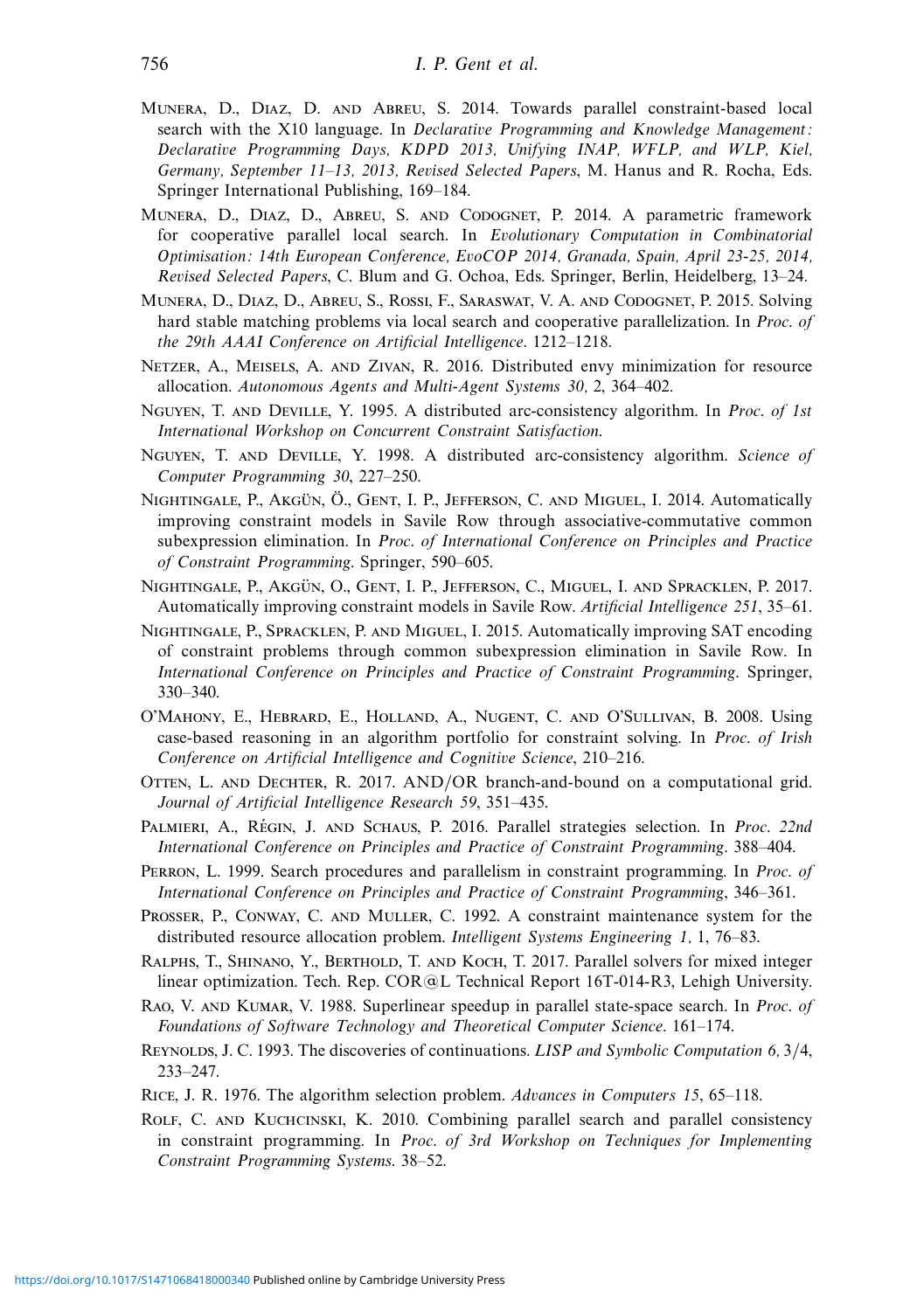- Rossi, F., van Beek, P. and Walsh, T., Eds. 2006. Handbook of Constraint Programming. Elsevier Science.
- Roussel, O. 2011. Description of ppfolio. Tech. rep.Centre de Recherche en Informatique de Lens. URL: http://www.cril.univ-artois.fr/∼roussel/ppfolio/solver1.pdf
- RUIZ-ANDINO, A., ARAUJO, L., SÁENZ, F. AND RUZ, J. J. 1998. Parallel arc-consistency for functional constraints. In Proc. of Workshop on Implementation Technology for Programming Languages based on Logic, ICLP. 86–100.
- Salido, M. A. and Barber, F. 2006. Distributed CSPs by graph partitioning. Applied Mathematics and Computation 183, 1, 491–498.
- Saraswat, V. A. and Rinard, M. 1990. Concurrent constraint programming. In Proc. of the 17th ACM SIGPLAN-SIGACT Symposium on Principles of Programming Languages. ACM, New York, NY, USA, 232–245.
- SASSI, N., SALAH, K. B. AND GHÉDIRA, K. 2017. DOC-BRelax: A new multi-agent system to solve distributed constraint optimization problems. Future Generation Computer Systems 73, 44–51.
- Schubert, T., Lewis, M. and Becker, B. 2009. PaMiraXT: Parallel sat solving with threads and message passing. Journal on Satisfiability, Boolean Modeling and Computation 6, 203– 222.
- SCHULTE, C. 2000. Parallel search made simple. In Proc. of the 1st Workshop on Techniques for Implementing Constraint Programming Systems. 41–57.
- Singer, D. 2006. Parallel resolution of the satisfiability problem: A survey. In Parallel Combinatorial Optimization, E.-G. Talbi, Ed. Wiley, 123–147.
- Smith-Miles, K. A. 2009. Cross-disciplinary perspectives on meta-learning for algorithm selection. ACM Computing Surveys (CSUR) 41, 1, 6:1-6:25.
- Sun, X.-H. and Chen, Y. 2010. Reevaluating Amdahl's law in the multicore era. Journal of Parallel and Distributed Computing 70, 2, 183–188.
- Van Hentenryck, P. and Michel, L. 2009. Constraint-Based Local Search. The MIT Press.
- Van Roy, P. and Haridi, S. 1999. Mozart: A programming system for agent applications. AgentLink News 4, 3–8.
- Verhoeven, M. G. A. and Aarts, E. H. L. 1995. Parallel local search. Journal of Heuristics 1, 43–65.
- Wahbi, M. and Brown, K. N. 2014. Global constraints in distributed CSP: Concurrent GAC and explanations in ABT. In Proc. of Principles and Practice of Constraint Programming: 20th International Conference, Lyon, France, September 8–12, 2014. 721–737.
- Wang, C. J. and Tsang, E. P. K. 1991. Solving constraint satisfaction problems using neural networks. In Proc. of the 2nd International Conference on Artificial Neural Networks. IET, 295–299.
- WANG, C. J. AND TSANG, E. P. K. 1992. A cascadable VLSI design for GENET. In Proc. of International Workshop on VLSI for Neural Networks and Artificial Intelligence, Oxford.
- WETTER, J., AKGÜN, Ö. AND MIGUEL, I. 2015. Automatically generating streamlined constraint models with ESSENCE and CONJURE. In Proc. of International Conference on Principles and Practice of Constraint Programming. Springer, 480–496.
- Wotzlaw, A., van der Grinten, A., Speckenmeyer, E. and Porschen, S. 2012. pfolioUZK: Solver description. Proc. of SAT Challenge 2012: Solver and Benchmark Descriptions, 45.
- Xie, F. and Davenport, A. J. 2010. Massively parallel constraint programming for supercomputers: Challenges and initial results. In Proc. of 7th International Conference on Integration of AI and OR Techniques in Constraint Programming for Combinatorial Optimization Problems, Bologna, Italy, June 14–18, 2010, A. Lodi, M. Milano and P. Toth, Eds. Lecture Notes in Computer Science, vol. 6140. Springer, 334–338.